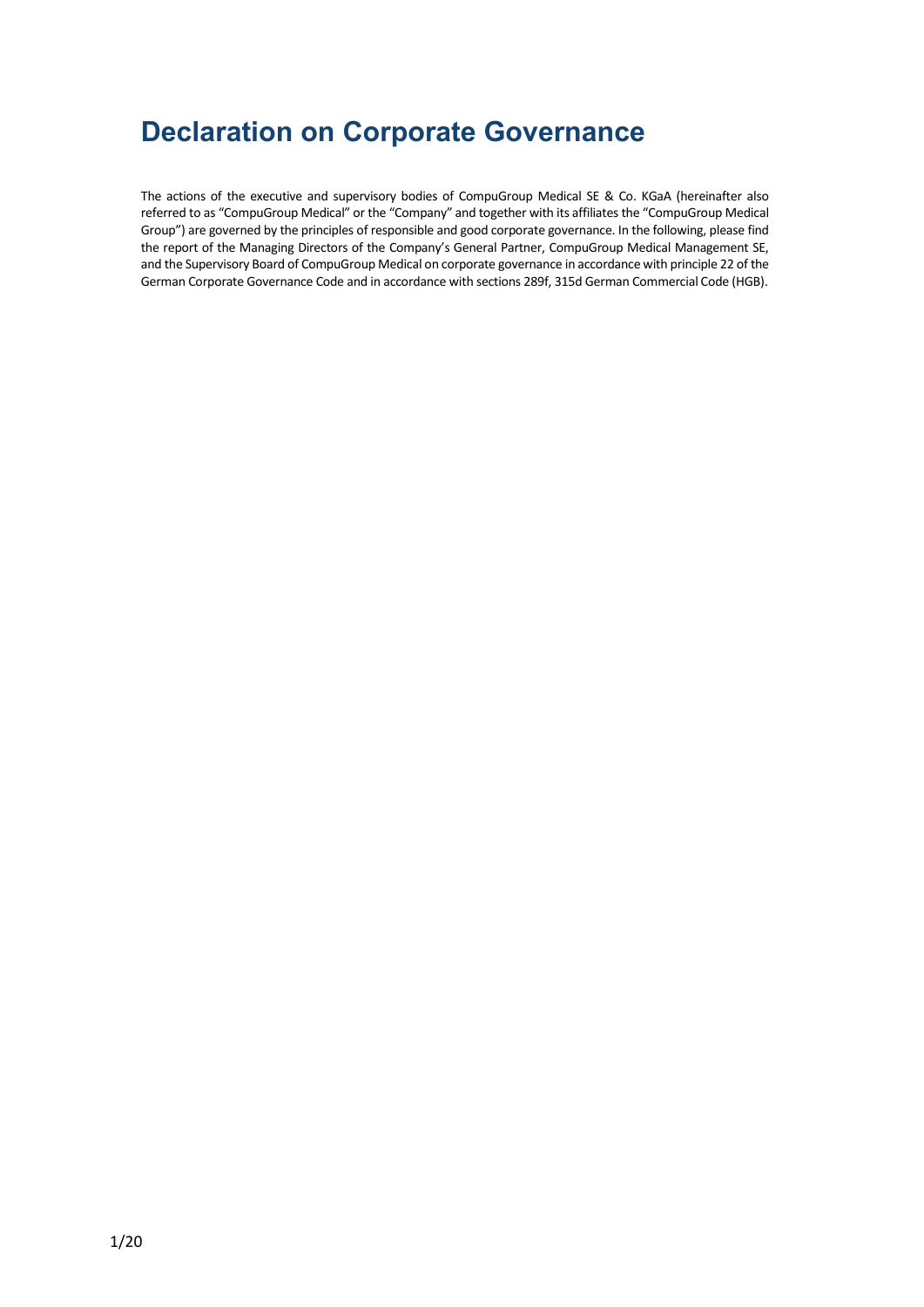# **1. Declaration of Conformity with the German Corporate Governance Code**

Declaration by the General Partner and by the Supervisory Board of CompuGroup Medical SE & Co. KGaA on the recommendations of the government commission on the German corporate governance code (Regierungskommission Deutscher Corporate Governance Kodex) pursuant to section 161 German Stock Corporation Act (AktG)

## **I. Preamble**

The Managing Directors of the General Partner and the Supervisory Board of CompuGroup Medical SE & Co. KGaA last issued a Declaration of Compliance pursuant to Section 161 (1) German Stock Corporation Act (AktG) on January 19, 2021.

The German Corporate Governance Code (the "Code") is tailored to companies in the legal form of a stock corporation (AG) or a European stock corporation (SE) and does not take into account the specifics of a partnership limited by shares (Kommanditgesellschaft auf Aktien, KGaA). Many of the Code's recommendations can therefore not be applied or can only be applied in a modified form to CompuGroup Medical SE & Co. KGaA. In this context, the following aspects in particular must be taken into account:

## **1. Management**

Many recommendations in the Code are directed at the management board. However, in contrast to stock corporations like an AG or a SE with a two-tier structure, a partnership limited by shares (KGaA) does not have a management board. In a partnership limited by shares (KGaA), the general partner takes on the responsibilities of the management board. The sole General Partner of CompuGroup Medical SE & Co. KGaA is CompuGroup Medical Management SE, which manages the business of CompuGroup Medical SE & Co. KGaA and represents it. CompuGroup Medical Management SE has a one-tier structure. In accordance with this structure, the management of the SE is performed by a single board, the Administrative Board. The Administrative Board manages CompuGroup Medical Management SE, defines the fundamental strategy of its activities and supervises its implementation by the Managing Directors. The Managing Directors conduct the operating business of the SE and represent the SE in and out of court. Accordingly, the Managing Directors also manage the business of CompuGroup Medical SE & Co. KGaA.

# **2. Supervisory Board**

Some of the recommendations in the Code concerning the supervisory board do not take into account the legal specifics of a partnership limited by shares (KGaA). In contrast to the supervisory board of an AG and a SE with a two-tier structure, the supervisory board of a partnership limited by shares (KGaA) has neither the responsibility for the appointment and removal of the members of the management board nor the authority to determine the remuneration for the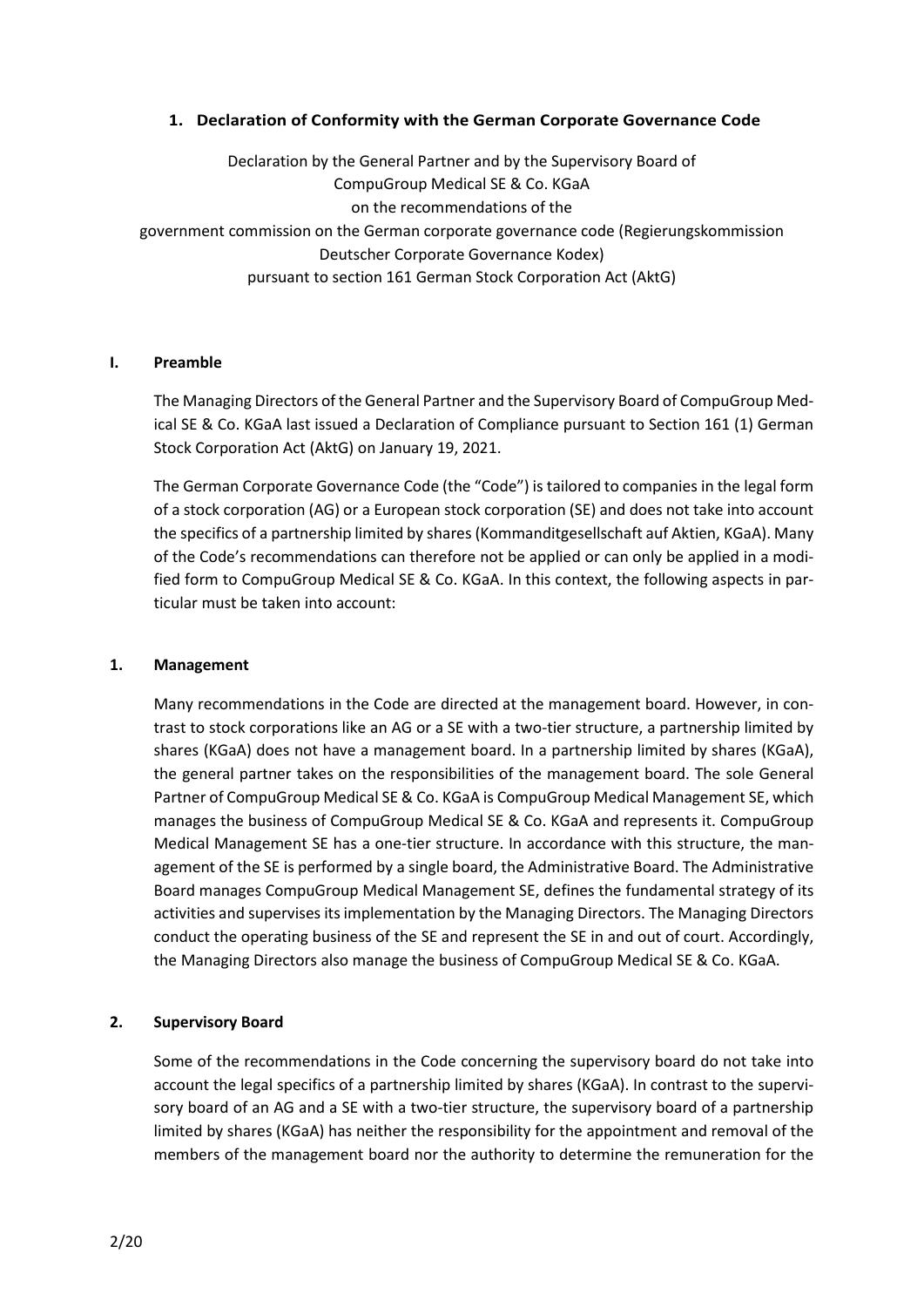members of the management board. Furthermore, the supervisory board of a partnership limited by shares (KGaA) does not have authority to determine approval requirements with regard to certain management measures.

# **3. Annual General Meeting**

The annual general meeting of a partnership limited by shares (KGaA) basically has the same rights as the annual general meeting of an AG. In addition, it decides on the adoption of the annual financial statements of the company. In contrast to the legal form of an AG, some resolutions of the annual general meeting (e.g. the adoption of the annual financial statements) require the consent of the general partner.

# **II. Declaration of Compliance:**

The Managing Directors of the General Partner and the Supervisory Board of CompuGroup Medical SE & Co. KGaA declare that the recommendations of the German Corporate Governance Code 2020 ("DCGC 2020") published by the Federal Ministry of Justice in the official section of the Federal Gazette on March 20, 2020 have been and will continue to be complied with in the period since the last declaration of compliance issued on January 19, 2021, taking into account the structural particularities of a partnership limited by shares (KGaA), with the exception of the recommendations stated below for the reasons and in the periods stated therein:

# a) Recommendations B.1 to B.5

Recommendations B.1 to B.5 concern the composition of the management board and the criteria that the supervisory board should observe when appointing members to the management board. The management of a partnership limited by shares (KGaA), however, is by law the responsibility of the general partner. The supervisory board of a partnership limited by shares (KGaA) does not have any personnel authority and is therefore unable to influence the appointment of the board members of the general partner. The Supervisory Board does not appoint the Managing Directors or the members of the Administrative Board. Rather, the Managing Directors are appointed by the Administrative Board of the General Partner. The members of the Administrative Board are in turn appointed by the Annual General Meeting of the General Partner. As a result, recommendations B.1 to B.5 are not relevant for CompuGroup Medical SE & Co. KGaA. Only as a matter of precaution, we also declare a deviation from these recommendations.

b) Recommendation C.1, sentences 1 to 4

The Supervisory Board of CompuGroup Medical SE & Co. KGaA adopted specific targets for its composition and a competence profile on February 22, 2021. In doing so, the Supervisory Board also paid attention to diversity. The status of implementation will be published in the next corporate governance statement.

c) Recommendation C.2

Recommendation C.2 states that an age limit should be specified for members of the supervisory board and disclosed in the corporate governance statement. The Company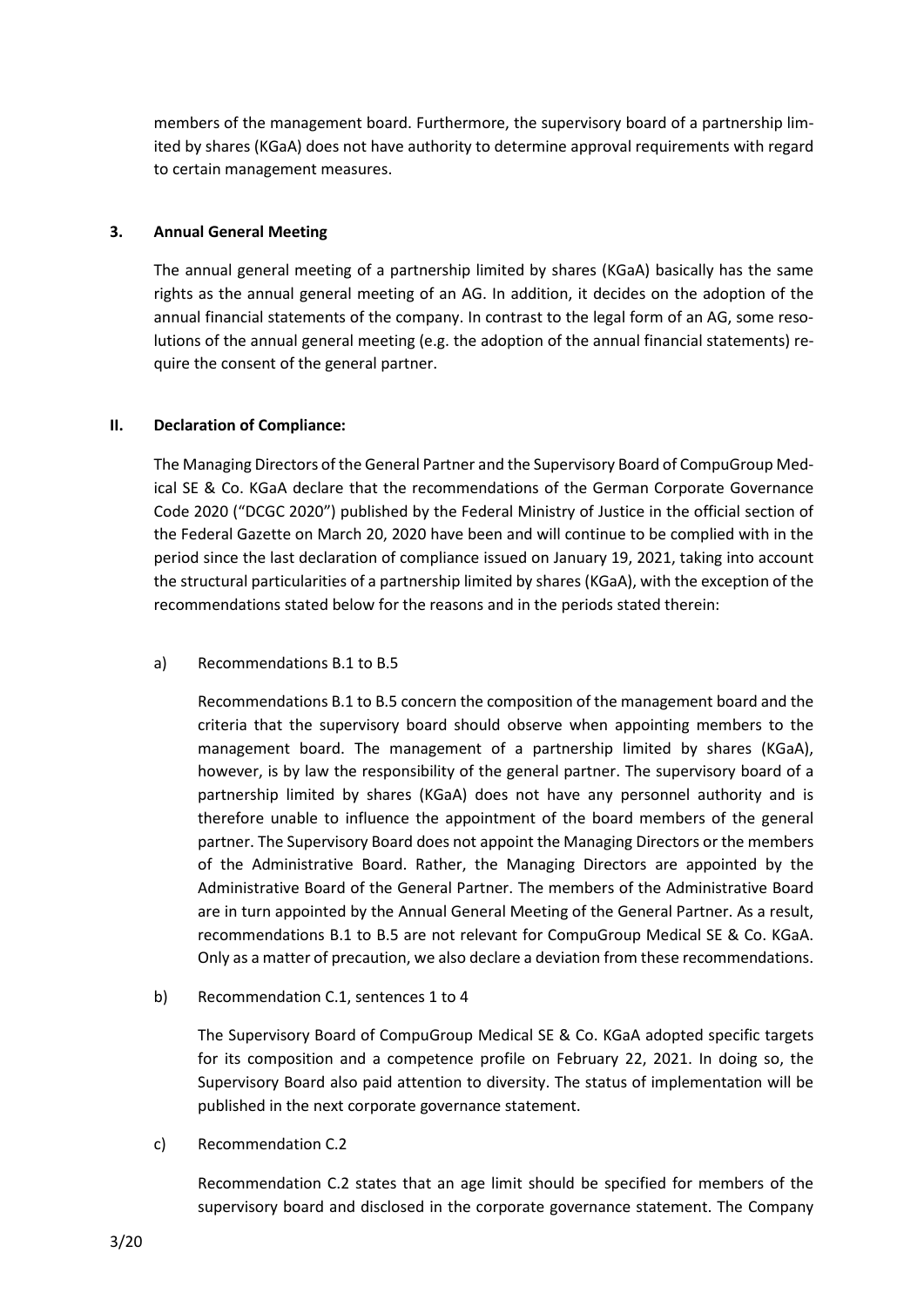does not believe setting a fixed age limit is a suitable criterion with regard to the appointment of members to its Supervisory Board. Instead, the Company takes the age of a suitable candidate into account on an individual basis in the selection process as one component in the overall assessment of the person's expertise, experience and performance ability.

d) Recommendation D.5

Recommendation D.5 states that the supervisory board should form a nomination committee, composed exclusively of shareholder representatives, which proposes suitable candidates to the supervisory board for its proposal of candidates to be appointed by the annual general meeting. All current shareholder representatives were appointed with effect as of June 18, 2020 when the change of legal form became effective by its registration in the commercial register. The term of their appointment ends with the Annual General Meeting that resolves on the discharge for the fiscal year 2024. The Supervisory Board therefore sees currently no need to form a nomination committee. With regard to future vacancies, the Supervisory Board considers the ad-hoc formation of a temporary nomination committee.

e) Recommendation E.3

Recommendation E.3 states that members of the management board should only assume sideline activities, especially supervisory board mandates outside the enterprise, with the approval of the supervisory board. CompuGroup Medical SE & Co. KGaA does not have a management board. Nevertheless, in the interest of the greatest possible compliance with the recommendations of the Code, it is stipulated that the Managing Directors may only assume sideline activities, especially supervisory board mandates outside the Group, with the consent of the Administrative Board of the General Partner.

f) Recommendations on the remuneration of the management board (G.1 to G.13, G.15 and G.16)

Recommendations G.1 to G.13, G.15 and G.16 DCGC 2020 contain detailed requirements that the supervisory board shall take into account when determining the remuneration of the management board. However, the Supervisory Board of CompuGroup Medical SE & Co. KGaA does not have the authority to determine the remuneration of the Managing Directors of the General Partner, so that the recommendations on the remuneration of the management board do not fit to CompuGroup Medical SE & Co. KGaA due to the corporate structure. The remuneration of the Managing Directors is rather determined by the Administrative Board of the General Partner. Only as a matter of precaution, we also declare a deviation from the aforementioned recommendations.

Notwithstanding this, for reasons of good corporate governance the Administrative Board of the General Partner adopted a remuneration system for the Managing Directors on March 2, 2021, which takes into account the relevant recommendations of the Code and was voluntarily submitted to the Annual General Meeting for approval. It was approved by the Annual General Meeting of the Company on May 19, 2021. The remuneration system applies to all new service contracts to be concluded with Managing Directors and to all contract extensions.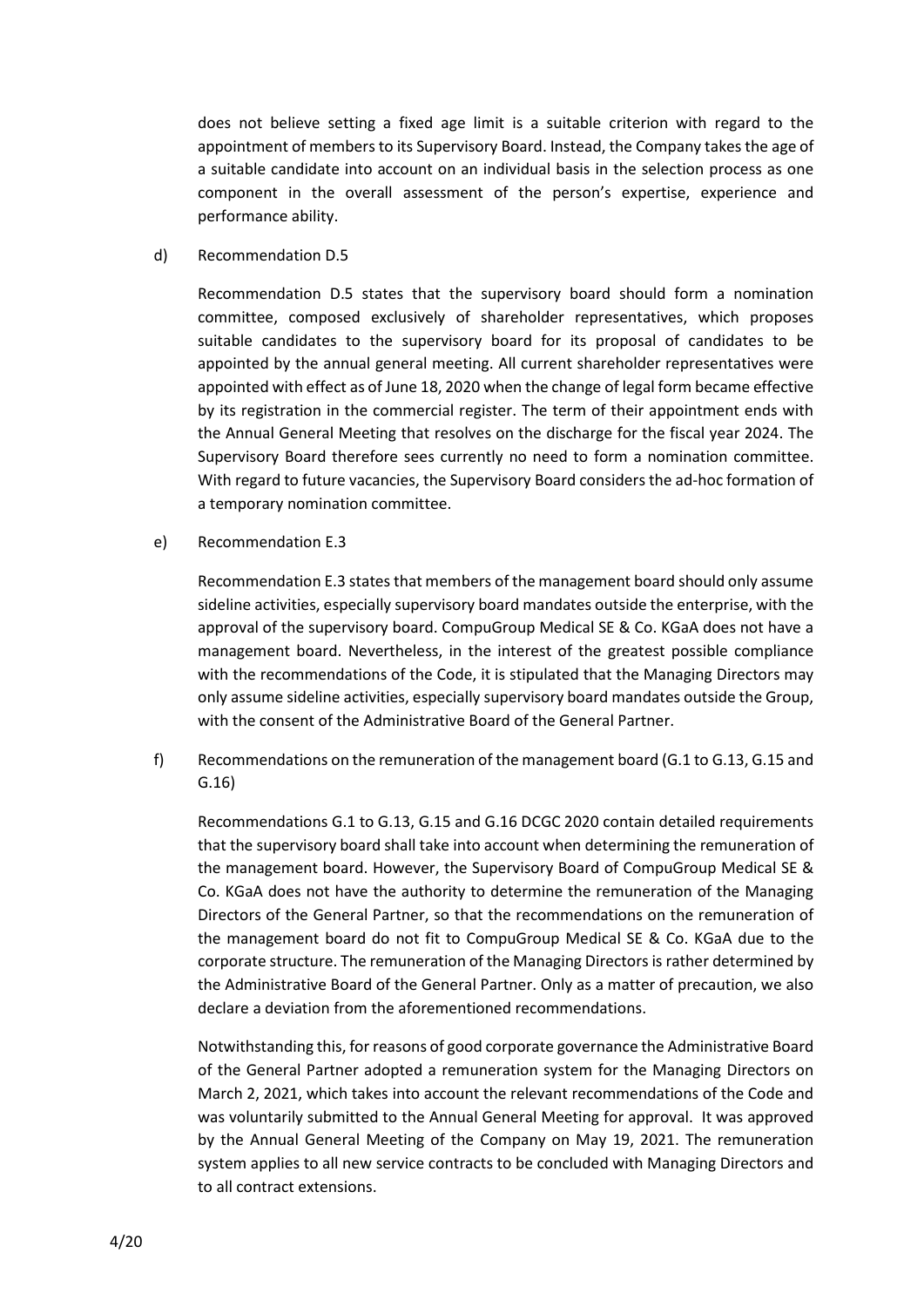Koblenz, December 13, 2021

signed by Dr. Dirk Wössner (CEO) signed by Michael Rauch (CFO)

On behalf of the Managing Directors of the General Partner

signed by Philipp von Ilberg (Chairman of the Supervisory Board)

On behalf of the Supervisory Board of CompuGroup Medical SE & Co. KGaA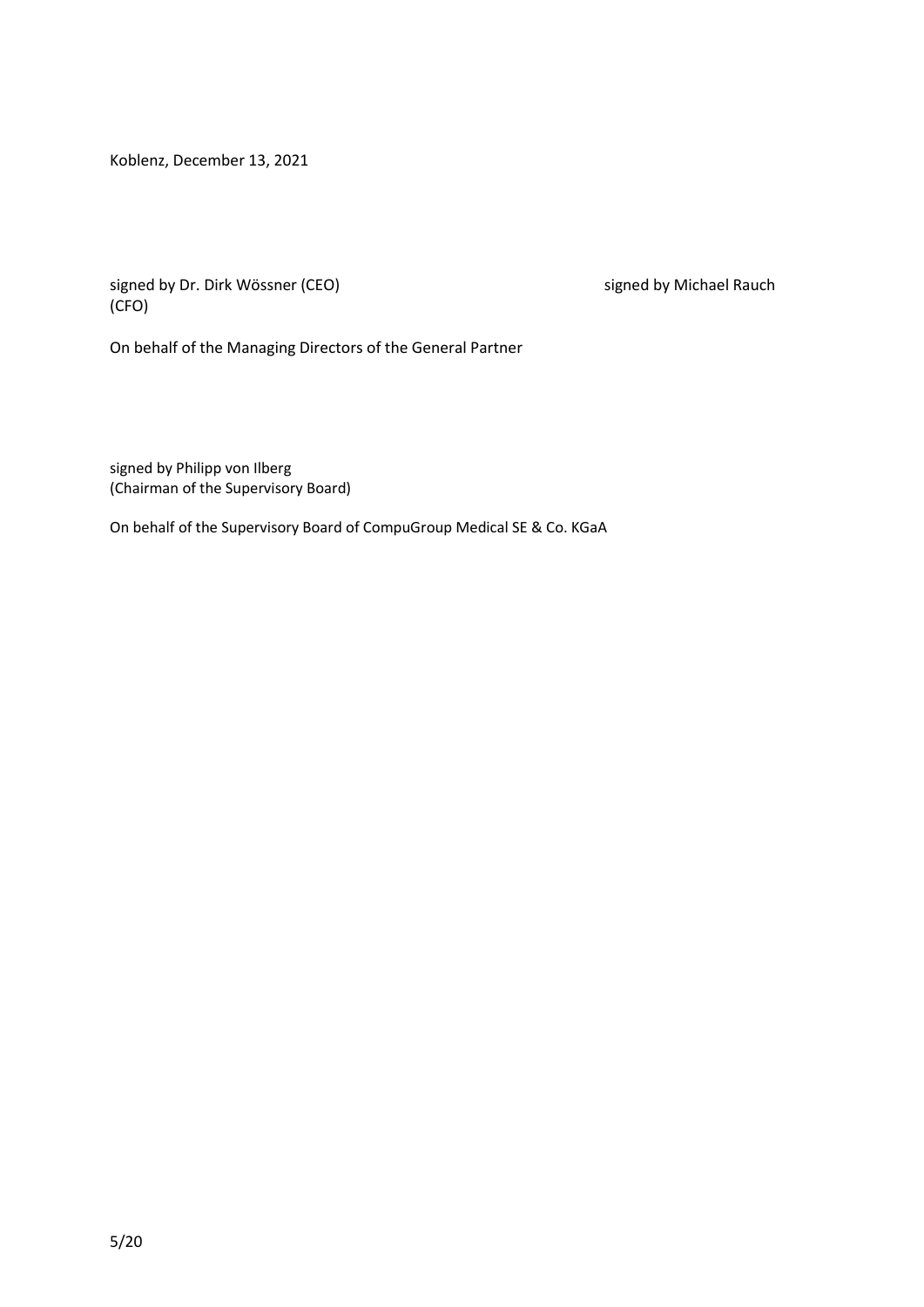# **2. Reference to the Company website**

The remuneration report for the past fiscal year and the independent auditor's report pursuant to section 162 German Stock Corporation Act (AktG) as well as the most recent resolution regarding remuneration pursuant to section 113 (3) AktG are publicly available on the Company's website at www.cgm.com/ir. The provision stated in section 87a German Stock Corporation Act (AktG) on the establishment of a management board remuneration system does not apply directly to CompuGroup Medical due to its legal form as a partnership limited by shares (KGaA). However, for reasons of good corporate governance and transparency, the Company nevertheless decided to voluntarily base its remuneration system for the Managing Directors on section 87a AktG. This remuneration system is also publicly available on the website at www.cgm.com/ir.

## **3. Corporate Governance Statement**

CompuGroup Medical is aware of its important role as a responsible member of society. Since 1987, today's CompuGroup Medical has been working on the vision of a digitalized healthcare system and sees itself as a forerunner in digitized medical care. As envisaged by our founder Frank Gotthardt – "Nobody should suffer or die just because at some point medical information was missing" – we help healthcare professionals and patients use medical information for the benefit of all parties involved, wherever and whenever. Our products and solutions ensure a perfect working environment for our customers. We confront the daily challenging issues in the healthcare sector by applying our products, platforms and many years of market experience, and we guarantee constant availability of medical and administrative data with the aim of providing patients and their relatives with the most efficient and optimal care possible. We do this while observing high standards of data protection and the fail-safety for the systems provided. Our products and solutions comply not only with applicable laws and regulations but also with our commitment to ethical and social responsibility. Ethical guidelines are firmly anchored in our corporate culture and our Code of Ethics and apply to all employees of the CompuGroup Medical Group as well as to business partners acting on behalf of the company. We also expect our suppliers and partners to adhere to a code of ethics that is consistent with our ethical values. The Code of Ethics of the CompuGroup Medical Group is available on our corporate website at www.cgm.com/ir.

## **4. Description of the mode of operation of CompuGroup Medical Management SE including its Managing Directors and Administrative Board**

CompuGroup Medical's legal form is a German partnership limited by shares (KGaA). One of the core principles of German company law is commonly a two-tier management system with an executive body and a supervisory board as the monitoring body. The legal form of a KGaA differs here as its business activities are managed by a General Partner. At CompuGroup Medical, CompuGroup Medical Management SE assumes the role of the management body as General Partner in accordance with the Articles of Association. The Supervisory Board of CompuGroup Medical supervises the management of the General Partner in accordance with the powers assigned to it by law and the Articles of Association. CompuGroup Medical has also established the additional voluntary corporate body of the Joint Committee ("Joint Committee"). Half of this committee consists of members of the Supervisory Board of CompuGroup Medical, the other half consists of members nominated by CompuGroup Medical Management SE.

CompuGroup Medical Management SE is a European stock corporation (SE) with a one-tier structure. CompuGroup Medical Management SE is represented by its corporate bodies: the general meeting, the administrative board ("Administrative Board") and the managing directors ("Managing Directors"). CompuGroup Medical Management SE – represented by its Managing Directors – carries out the business activities of CompuGroup Medical with the due care and diligence of a prudent and conscientious manager and is committed to the corporate interests of CompuGroup Medical.

The sole shareholder of CompuGroup Medical Management SE is GT 1 Vermögensverwaltung GmbH, with its registered office in Koblenz. The share capital of GT 1 Vermögensverwaltung GmbH is held by Frank Gotthardt (99.36 %) and Professor Dr. Daniel Gotthardt (0.64 %). Both are also members of the Administrative Board of CompuGroup Medical Management SE.

In its function as General Partner, CompuGroup Medical Management SE does not hold an equity interest in CompuGroup Medical and does not participate in the earnings and assets of the Company. The General Partner is reimbursed by CompuGroup Medical for all expenses incurred in connection with the management of the Company's business activities, including the remuneration of the members of its corporate bodies. As stipulated by the Articles of Association of CompuGroup Medical, the Company pays the General Partner an annual remuneration in the amount of 4 % of its share capital, which is independent of the Company's profits and losses, in addition to reimbursing its expenses for the management of the Company and the assumption of liability. This remuneration reflects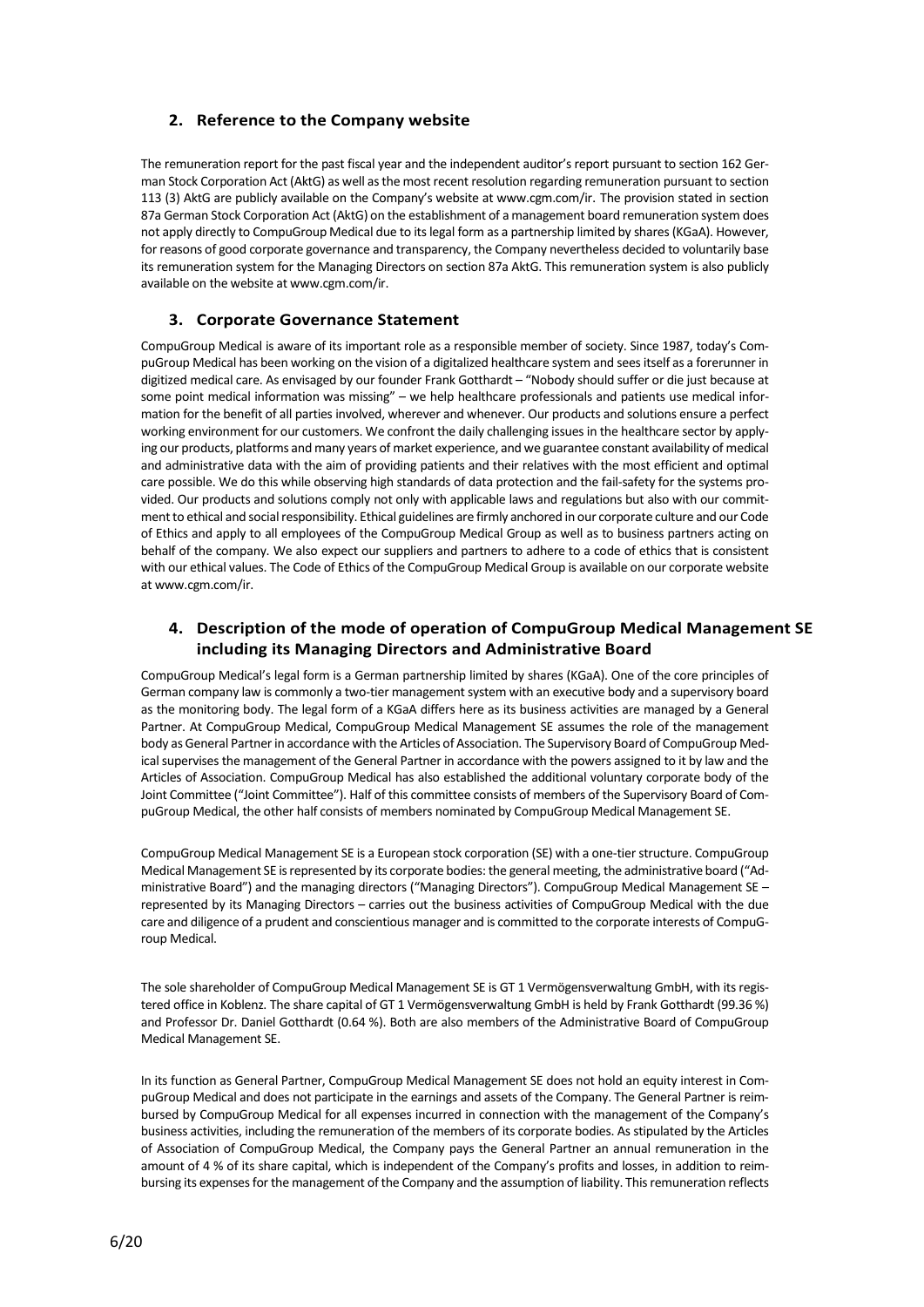in particular the liability risk assumed by CompuGroup Medical Management SE as the General Partner of CompuGroup Medical.

## **a. The Managing Directors of CompuGroup Medical Management SE**

The Managing Directors manage the business activities of CompuGroup Medical Management SE and, by virtue of their capacity as General Partner of CompuGroup Medical, thus indirectly also the business of the Company. In this capacity, they implement the general guidelines and requirements set up by the Administrative Board. The Managing Directors manage the business activities with the due care and diligence of a prudent and conscientious manager in accordance with applicable law, the German Corporate Governance Code – to the extent the General Partner and the Supervisory Board have decided to comply with the individual recommendations –, the Articles of Association, the Rules of Procedure for the Managing Directors and the Directives of the Administrative Board.

In accordance with the Rules of Procedure, the following allocation of responsibilities applies to the Managing Directors:

## • **Dr. Dirk Wössner (CEO):**

The **Chief Executive Officer**(CEO) is responsible for coordinating all areas of responsibility of the Managing Directors. It is his responsibility to ensure that all business units of the CompuGroup Medical Group are uniformly aligned to the objectives determined by the Administrative Board. The CEO represents the Company and the CompuGroup Medical Group to the public. He can delegate CompuGroup Medical Group's financial market communication, in whole or in part, to the Chief Financial Officer.

The CEO is responsible for cooperating with the Administrative Board. He informs the Administrative Board immediately of any extraordinary events of particular significance that occur at the level of the General Partner, the Company or the CompuGroup Medical Group. In particular, the CEO is responsible for the business performance of the CompuGroup Medical Group. He has senior responsibility for M&A transactions, brand management and communication. The CEO also heads CompuGroup Medical Group's Central IT, Legal & Compliance as well as Global Human Resources including organizational development, cultural work, responsibility for sustainability and corporate social responsibility as well as central services and is thus the head of the CompuGroup Medical Group's Labor and Social Affairs department.

#### • **Frank Brecher (CTO):**

The **Chief Technology Officer** (CTO) acts as a cross-function across all business units and defines the overarching product and software architecture. He supports the business units by defining, guiding, auditing, providing advice and training for development processes and tools and the development organization. The objective of his organization is to optimize product development throughout the CompuGroup Medical Group. At the same time, he is responsible for the provision of suitable near and offshore development services. The CTO has product responsibility for the Clickdoc and LIFE platforms.

#### • **Angela Mazza Teufer:**

. The Managing Director is responsible for the CompuGroup Medical Group's revenue and earnings in the segments Ambulatory Information Systems for doctors in the DACH region and the telematics infrastructure in Germany. This also extended her responsibility to the expansion of the above segments, including the development and marketing of related services and products.

#### • **Emmanuele Mugnani:**

The Director has revenue and profit responsibility for the CompuGroup Medical Group's Physician Information Systems businesses in Africa and Europe, excluding the DACH region, and for the CompuGroup Medical Group's Pharmacies and Dental Information Systems businesses worldwide. Thus, he is also responsible for the further development of the aforementioned areas incl. the development and marketing of associated services and products.

#### • **Dr. Eckart Pech:**

The Managing Director is responsible for revenue and earnings in the Consumer & Health Management Information Services (CHS) segment of the CompuGroup Medical Group. This segment comprises business with consumer, with population and data management as well as the health connectivity services business, including the CGM LIFE platform and add-on products that are not allocated to a product line, the global development of eHealth platforms for connectivity and communication, and the development and marketing of related services. He is therefore also responsible for the development of above mentioned business areas of CompuGroup Medical Groupon a global scale,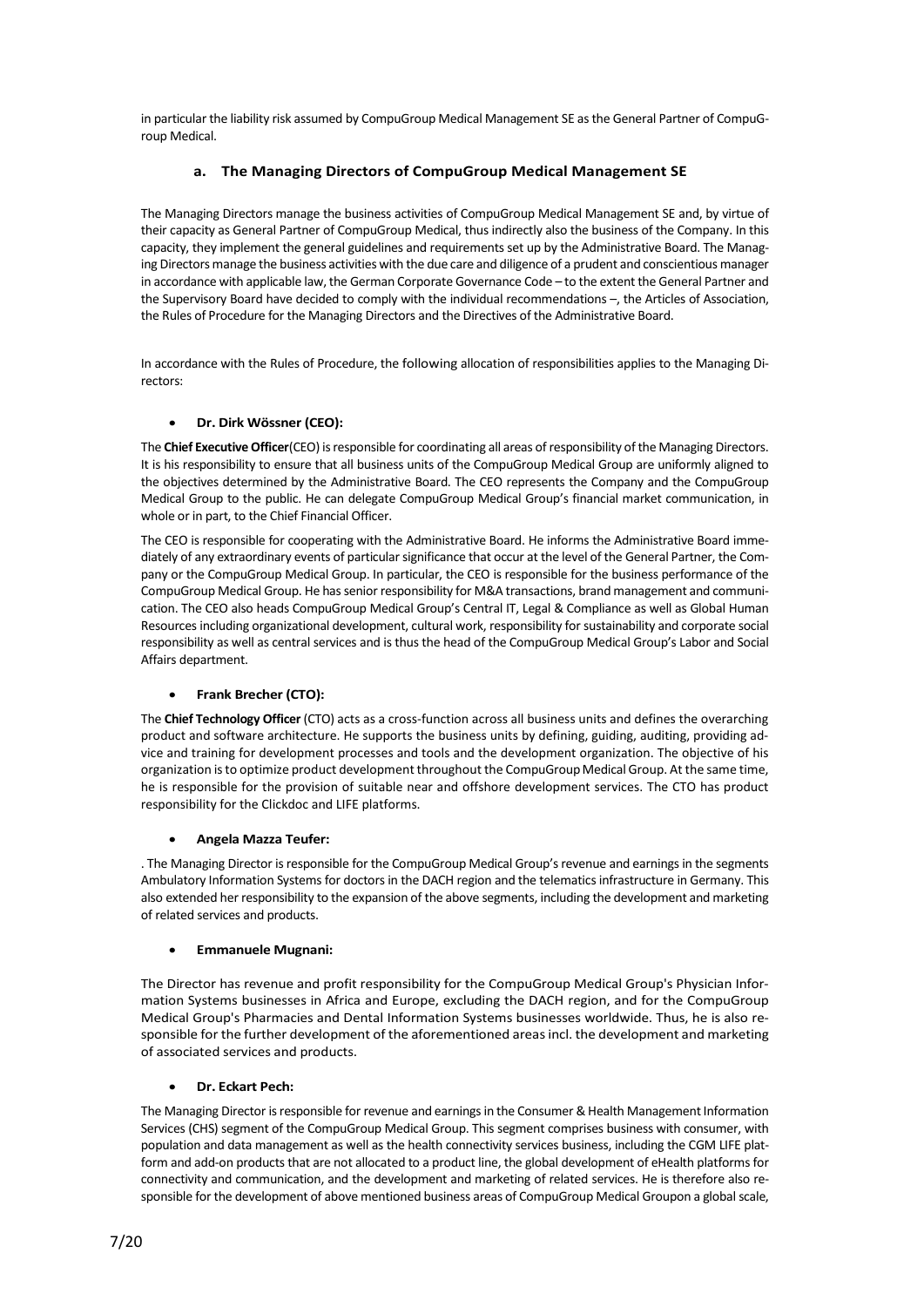including the development and marketing of related services and products.

#### • **Michael Rauch (CFO):**

The **Chief Financial Officer** (CFO) is responsible for managing accounting, controlling, internal and external audits, liquidity planning and investor relations in the CompuGroup Medical Group. He is responsible for preparing all financial statements required as well as fulfilling related disclosure requirements. Furthermore, he is in charge of coordinating the budget planning. The CFO is also in charge of defining, introducing and maintaining optimal, efficient business processes within all areas of the CompuGroup Medical Group by introducing state-of-the-art efficiency and process management in line with the OneGroup approach. Together with his team, he advises and trains the top management levels of the CompuGroup Medical Group regarding the continuous optimization of processes and measures to increase efficiency. In addition, the CFO is responsible for requesting and assessing profitability analyses for capital spending programs, as well as requesting and assessing associated budgets. In order to be able to carry out these tasks, the CFO has the relevant information rights and direct access to R&D Controlling.

#### • **Hannes Reichl:**

The Director is responsible for revenue and earnings in the CompuGroup Medical Group's Hospital Information Systems segment (comprising information systems for hospitals and care facilities, solutions for rehabilitation facilities and laboratory information systems). This also extends his responsibility to the development of the above segment on a global scale, including the development and marketing of related services and products.

The Managing Directors have introduced a Disclosure Committee and an M&A Committee. The Disclosure Committee currently consists of three members: the CFO (Chairman), the Global General Counsel and the Head of Investor Relations. The Disclosure Committee is responsible for the review and compliance with disclosure requirements under capital market law, in particular for the review of potential insider information issues and disclosure requirements, the review of potential postponements of publications and decision-making on the postponement as well as the preparation of the required documentation. The M&A committee reviews the proposals for investment prepared by the relevant business units, in particular including the assessment of economic conditions and the contract documentation submitted, and proposes investment projects to the Managing Directors.

Regardless of the above-described division of responsibilities, the principle of overall responsibility for the management of CompuGroup Medical's business lies with the Managing Directors.

In regular meetings (usually once a week), the Managing Directors jointly discuss and decide upon a broad spectrum of topics from day-to-day business to strategic orientation.

In accordance with the Rules of Procedure for the Managing Directors, certain transactions or measures – for example, the resolution on larger acquisitions or the determination of the annual budget – require the prior approval of the Administrative Board of CompuGroup Medical Management SE. In addition, the Articles of Association of CompuGroup Medical stipulate that transactions with a major impact as well as decisions regarding annual corporate, investment and financial master plans require the approval of the Joint Committee of the Company.

The Rules of Procedure furthermore provide detailed specifications with regard to general cooperation and coordination with the Administrative Board as well as communication from the Managing Directors to the Administrative Board, sideline activities of Managing Directors that require approval by the Administrative Board as well as regulations concerning the handling of conflicts of interest and the passing of resolutions. Conflicts of interest must be disclosed without undue delay to the Administrative Board, and the remaining Managing Directors must be informed thereof. Resolutions of the Managing Directors are made by simple majority of the votes cast unless otherwise provided by law or the Articles of Association. If there is a tied vote, the CEO has the casting vote.

There is currently no age limit for Managing Directors. The age of the Managing Directors currently ranges between 45 and 53 years, with an average of 50 years.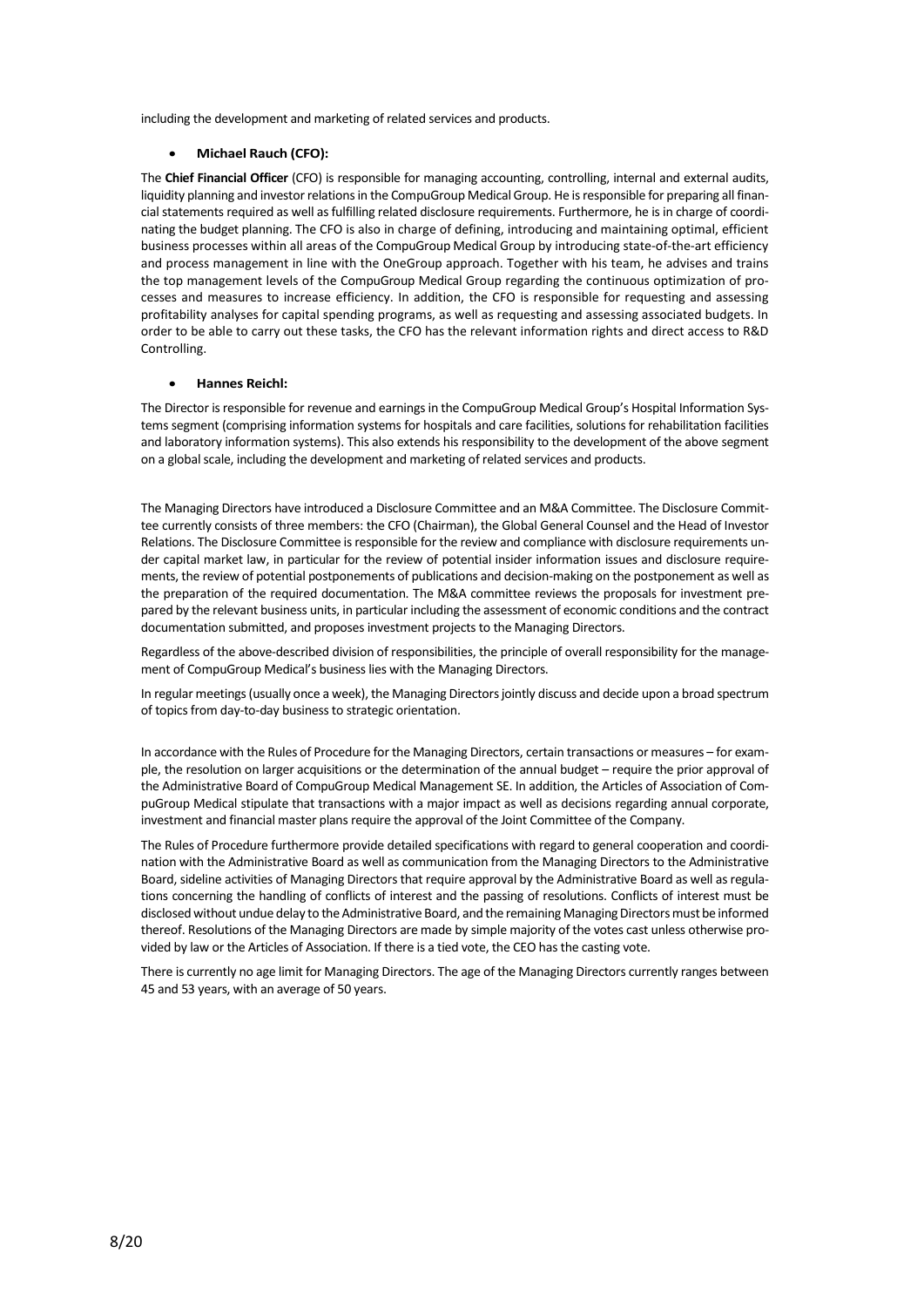## **b. The Administrative Board of CompuGroup Medical Management SE**

CompuGroup Medical Management SE has a one-tier structure with an Administrative Board, which comprises five members as stipulated by the Articles of Association. The members are: Frank Gotthardt (Chairman), Dr. Klaus Esser (Vice Chairman), Stefanie Peters, Professor Dr. Daniel Gotthardt and Dr. Dirk Wössner. Dr. Dirk Wössner is also CEO of CompuGroup Medical Management SE.

The members of the Administrative Board are elected by the annual general meeting of CompuGroup Medical Management SE. The Administrative Board has not currently set a rigid age limit for its members. The age of the members of the Administrative Board currently ranges between 48 and 74 years, with an average of 60 years.

The Administrative Board manages CompuGroup Medical Management SE in accordance with the legal provisions, the Articles of Association of CompuGroup Medical Management SE and its Rules of Procedure. It sets the general course of its business activities and supervises their implementation. The Administrative Board appoints and supervises the Managing Directors and has adopted Rules of Procedure governing their actions (article 7 (2) of the Articles of Association of CompuGroup Medical Management SE). The Rules of Procedure for the Administrative Board of CompuGroup Medical Management SE contain detailed provisions on meetings of the Administrative Board; these are presided over by the Chairman or, if the Chairman is unable to attend, by the Vice Chairman, and must be recorded in minutes. The Rules of Procedure also provide that the Administrative Board is represented by its Chairman.

The Managing Directors, represented by the CEO, inform the Administrative Board at regular intervals and in a timely manner about the relevant issues of business development, the risk situation as well as significant deviations from budget planning and from the targets of CompuGroup Medical and the CompuGroup Medical Group. The Administrative Board is informed in a timely manner of any extraordinary events that are of significance for CompuGroup Medical Management SE and/or the CompuGroup Medical Group.

The Administrative Board convenes at least once a quarter for its regular meeting. So far, the Administrative Board has not yet made use of its option to form committees.

# **5. Description of the operating principles and composition of the Supervisory Board of CompuGroup Medical SE & Co. KGaA**

The main responsibility of the Supervisory Board of CompuGroup Medical is to monitor the management of the Company by CompuGroup Medical Management SE as General Partner. This duty is performed on the basis of the legal provisions, taking into account the recommendations of the German Corporate Governance Code – with the exception of the deviations stated in the Declaration of Compliance –, the Articles of Association of CompuGroup Medical and the Rules of Procedure for the Supervisory Board. The Rules of Procedure, which include more detailed provisions on the convening and holding of Supervisory Board meetings and the formation of committees, can be viewed on the CompuGroup Medical website at www.cgm.com/ir.

The Supervisory Board consists of twelve members, of whom six are elected by the Annual General Meeting of the Company and six by the employees in accordance with the provisions of the German Codetermination Act (MitbestG) of May 4, 1976. The current employee representatives in office were appointed on September 30, 2021 by the employees of CompuGroup Medical who were entitled to vote. There is currently no rigid age limit for members of the Supervisory Board. The age of the members of the Supervisory Board currently ranges between 32 and 73 years, with an average of 51 years. Currently, 92 % of Supervisory Board members are younger than 60.

Succession planning for members of the Supervisory Board is currently not relevant, as the term of office of the shareholder representatives runs until the Annual General Meeting in 2025. Therefore, the Supervisory Board has not seen any need to form a Nomination Committee to date. The Chairman of the Supervisory Board would temporarily take over the tasks related to the selection process for potential candidates and would coordinate with other members of the shareholder representatives on an ad hoc basis if it became necessary to discuss the succession of individual members until a Nomination Committee is formed. If needed, a Nomination Committee composed of shareholder representatives would then be formed at short notice.

In its search for potential candidates for the Supervisory Board, the Supervisory Board is guided by its competence and diversity concept. Specialized recruitment consultants may also be used.

The Supervisory Board has come to the conclusion that in accordance with recommendations C.6/C.7 of the German Corporate Governance Code, the Supervisory Board shall comprise at least four members on the shareholder side, i.e. more than half of the shareholder representatives, who are independent of the Company and its General Partner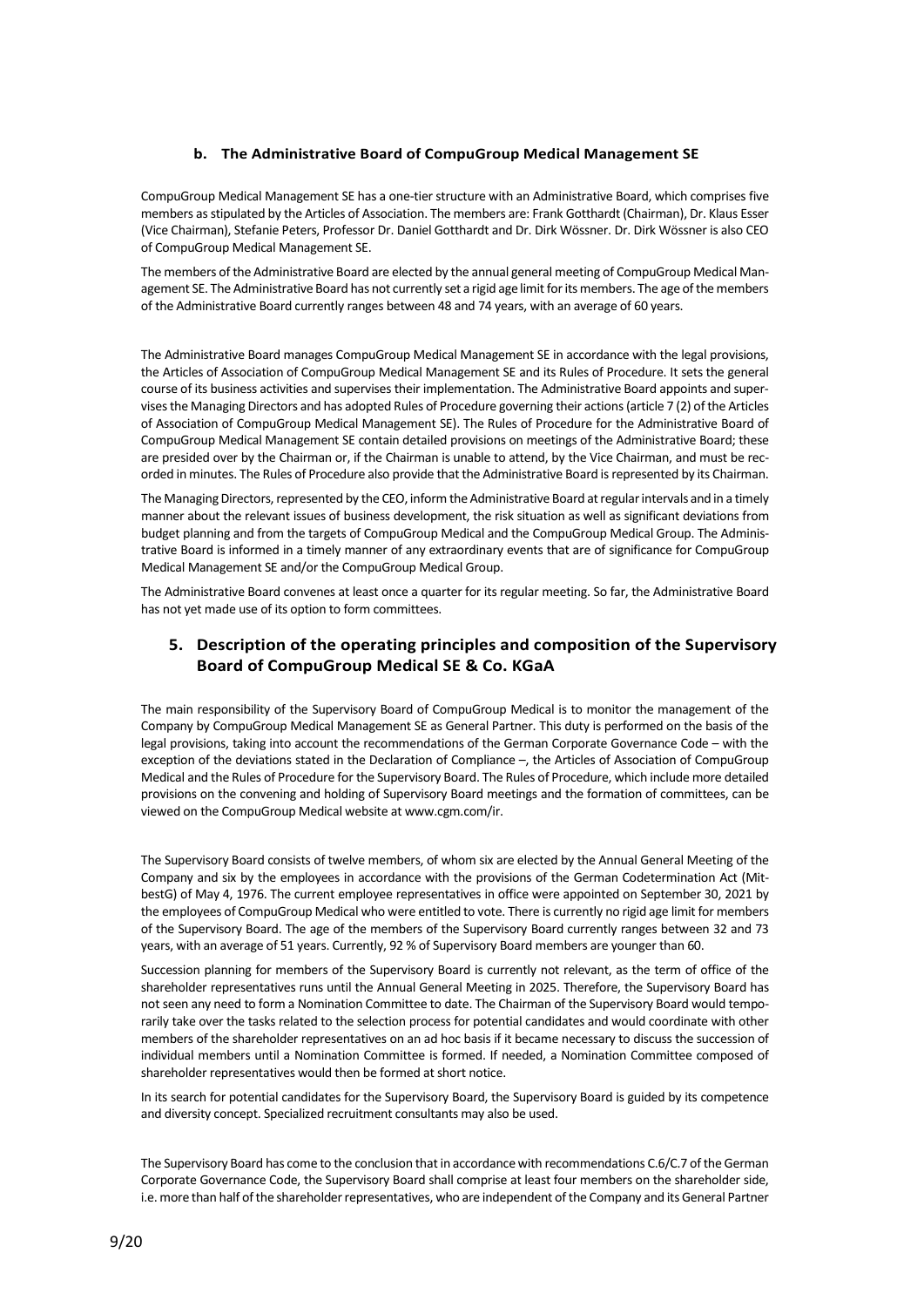(cf. recommendation C.7 German Corporate Governance Code) and at least four members who are independent of a controlling shareholder (cf. recommendation C.9 German Corporate Governance Code). In the opinion of the Supervisory Board and its shareholder representatives, all shareholder representatives on the Supervisory Board currently meet the independence criteria of recommendations C.6, C. 7 and C.9 of the German Corporate Governance Code.

In the opinion of the Supervisory Board, the requirements of section 100 (5) of the German Stock Corporation Act (AktG) are met, as at least one Supervisory Board member has expertise in the field of accounting and at least one other Supervisory Board member has expertise in the field of auditing, and the members as a whole are familiar with the sector in which the Company operates.

New Supervisory Board members get insight from the Company at the beginning of their term of office concerning the business model, the corporate strategy of the CompuGroup Medical Group and the legal particularities of the corporate governance structure pertaining to the legal form of CompuGroup Medical SE & Co. KGaA with a one-tier general partner (CompuGroup Medical Management SE). The responsible Managing Directors and their teams, other senior managers of the CompuGroup Medical Group as well as external legal advisors also support the onboarding process. In the past fiscal year, the aforementioned measures and some training courses were carried out for the new Supervisory Board members following the election of employee representatives.

At least two regular Supervisory Board meetings are held in each calendar half-year, which are usually attended by the Managing Directors on behalf of the General Partner. In each ordinary meeting, the Supervisory Board always has the option to discuss agenda topics without the attendance of the representatives of the General Partner.

The CEO and the CFO regularly report to the Supervisory Board on the general development of business activities and the financial situation of the CompuGroup Medical Group and its key business units. In addition and as required, the Managing Directors report on the development of business activities in the areas of their responsibility and the further development of the business units concerned. The Supervisory Board may ask the Managing Directors to provide more information on the items on the agenda and intended resolutions.

In accordance with the provisions of section 27 German Codetermination Act (MitbestG), the Supervisory Board elects a Chairman and a Vice Chairman. The Chairman of the Supervisory Board coordinates its work. He or she chairs the meetings and represents the Supervisory Board to the public. Furthermore, the Chairman explains the Report of the Supervisory Board to the shareholders, in particular at the Annual General Meeting. Resolutions of the Supervisory Board are adopted by a simple majority of the votes cast, unless otherwise provided by law. If a vote of the Supervisory Board is tied, and a new vote on the same subject also results in a tie, the Chairman of the Supervisory Board has the casting vote. The same applies when the votes are submitted in writing. The Vice Chairman is not entitled to the casting vote – even if they stand in for the Chairman of the Supervisory Board.

The Supervisory Board formed an Audit Committee. The Audit Committee generally consists of four members with one half representatives of the shareholders and one half representatives of the employees. In fiscal year 2021, the members of the Audit Committee on the shareholder side were Matthias Störmer (Chairman) and Philipp von Ilberg. The employee representatives on the Audit Committee were Ursula Keller (until September 30, 2021), Andreas Wiese (from February 22, 2021 to September 30, 2021), Thomas Veith (until January 15, 2021), Ayfer Basal (from October 28, 2021) and Lars Johnke (from October 28, 2021). The Committee focuses on the audit of the financial statements, the monitoring of the financial reporting process, the effectiveness of the internal control system, the risk management system and the internal audit system, compliance, the preliminary audit of the annual and consolidated financial statements, the preliminary audit of the non-financial reporting, the assessment of the quality of the audit of the financial statements, and the approval for the provision of any non-audit services by the auditor. The Committee discusses the half-year financial reports and interim reports with the Managing Directors prior to their publication. The auditor regularly attends the meetings of the Audit Committee to ensure an exchange of information with the Audit Committee. In this context, there is always opportunity for consultation even without representatives of the General Partner being present.

The Supervisory Board reviews regularly, usually every two years, how effectively the Supervisory Board in general and its committees in particular perform their duties. The Supervisory Board of the Company last reviewed the effectiveness of its activities in December 2021 by conducting a standardized survey among the members of the Supervisory Board and openly discussing related findings in the Supervisory Board meeting.

The Supervisory Board's detailed report to the Annual General Meeting, which is included in the respective Annual Report, provides insight into the key topics handled by the Supervisory Board in the fiscal year under review. It is available on the corporate website a[t https://www.cgm.com/ir.](https://www.cgm.com/ir)

On February 16, 2022, the Supervisory Board updated its concrete objectives for the composition and competence profile of the overall body.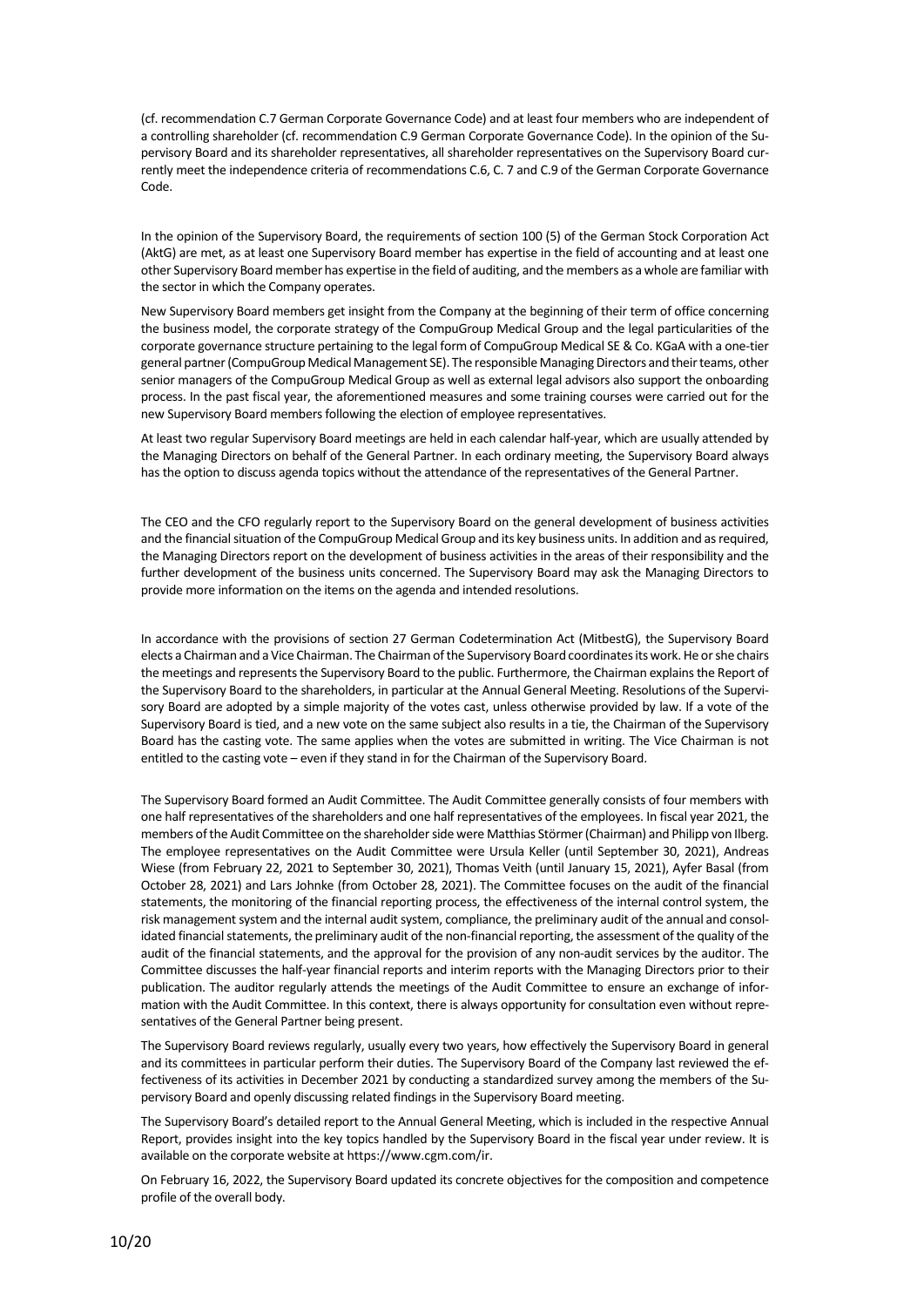A list of the members of the Supervisory Board, its committees and the Joint Committee, including information on the length of service on these bodies is provided in the appendix to this declaration. For the shareholder representatives, the list states whether they are classed as independent (within the meaning of the recommendations of the German Corporate Governance Code) by the Supervisory Board, and in particular by its shareholder side.

# **6. Cooperation of the Supervisory Board and the General Partner**

The cooperation of the Supervisory Board and the General Partner is based on the two-tier management principle as legally prescribed for the structure of a partnership limited by shares (KGaA). An essential aspect of the two-tier structure is the separation of the management and executive responsibilities assigned to the General Partner by law from the supervisory duties assigned to the Supervisory Board. Furthermore, the cooperation is based on the Rules of Procedure, which the relevant bodies have issued that also take into account the specific aspects of the legal form of a partnership limited by shares (KGaA), and (with regard to the General Partner) of a one-tier European stock corporation (CompuGroup Medical Management SE).

The General Partner, represented by the Managing Directors and especially the CEO and the CFO, keeps the Supervisory Board informed about the relevant issues of business development, the risk situation as well as significant deviations from the budget planning and the targets of the Company and the CompuGroup Medical Group at regular intervals and in a timely manner. The Supervisory Board is informed in a timely manner of any extraordinary events that are of significance for the Company and/or the CompuGroup Medical Group. Between the regular meetings, the Chairman of the Supervisory Board and the CEO of the General Partner, who is also a member of the Administrative Board of CompuGroup Medical Management SE, maintain a dialog on the topics relevant to the Company.

# **7. The Joint Committee of CompuGroup Medical SE & Co. KGaA**

The Company established a Joint Committee, which consists of six members. Three of the members of the Joint Committee are delegated to the Joint Committee by the General Partner, and three of the members of the Joint Committee are delegated to the Joint Committee by the Supervisory Board of the Company (consisting of two shareholder representatives and one employee representative). The General Partner appoints one of the members it delegates to the Joint Committee as Chairman.

Article 18 of the Articles of Association of CompuGroup Medical stipulates that certain topics require the approval of the Joint Committee of the Company. In addition to the annual corporate, investment and financial planning, this pertains in particular to transactions with related parties, certain company acquisitions and other transactions if they exceed certain significant thresholds set out in the Articles of Association.

Article 19 of the Articles of Association of CompuGroup Medical sets out the procedures for meetings and resolutions of the Joint Committee. Resolutions of the Joint Committee are adopted by a simple majority of the votes cast. If a vote is tied and a new vote on the same subject also results in a tie, the Chairman of the Joint Committee has the casting vote. The Rules of Procedure of the Joint Committee contain more detailed provisions on the convening and holding of meetings of the Joint Committee and also the chairing of meetings. In accordance with the Rules of Procedure, the Joint Committee is convened if a decision on a transaction requiring approval becomes necessary.

# **8. Gender representation in the Supervisory Board and at management levels**

As a listed company to which the German Codetermination Act (MitbestG) applies, the Supervisory Board of CompuGroup Medical must be composed of at least 30 % women and at least 30 % men in accordance with section 278 (3) and section 96 (2) German Stock Corporation Act (AktG). In principle, the Supervisory Board as a whole may comply with the minimum quota. However, the representatives of the shareholders have objected to the compliance based on the body as a whole. For this reason, the minimum gender quota currently has to be met separately by both the shareholder representatives and the employee representatives. The legal requirements concerning the gender quota are currently met by both the shareholder and the employee sides.

The Supervisory Board of the Company's legal predecessor, CompuGroup Medical SE, had retained the target for the share of women on the Management Board at zero % on March 16, 2017. At the time the change of legal form took effect on June 18, 2020, the status was in line with the objective. As CompuGroup Medical no longer has a Management Board, there was no need to set a new target. With CompuGroup Medical Management SE neither being listed nor subject to codetermination, the General Partner is not obliged to comply with either the legal requirements for gender quotas in corporate bodies nor the requirement to set fixed composition targets for the share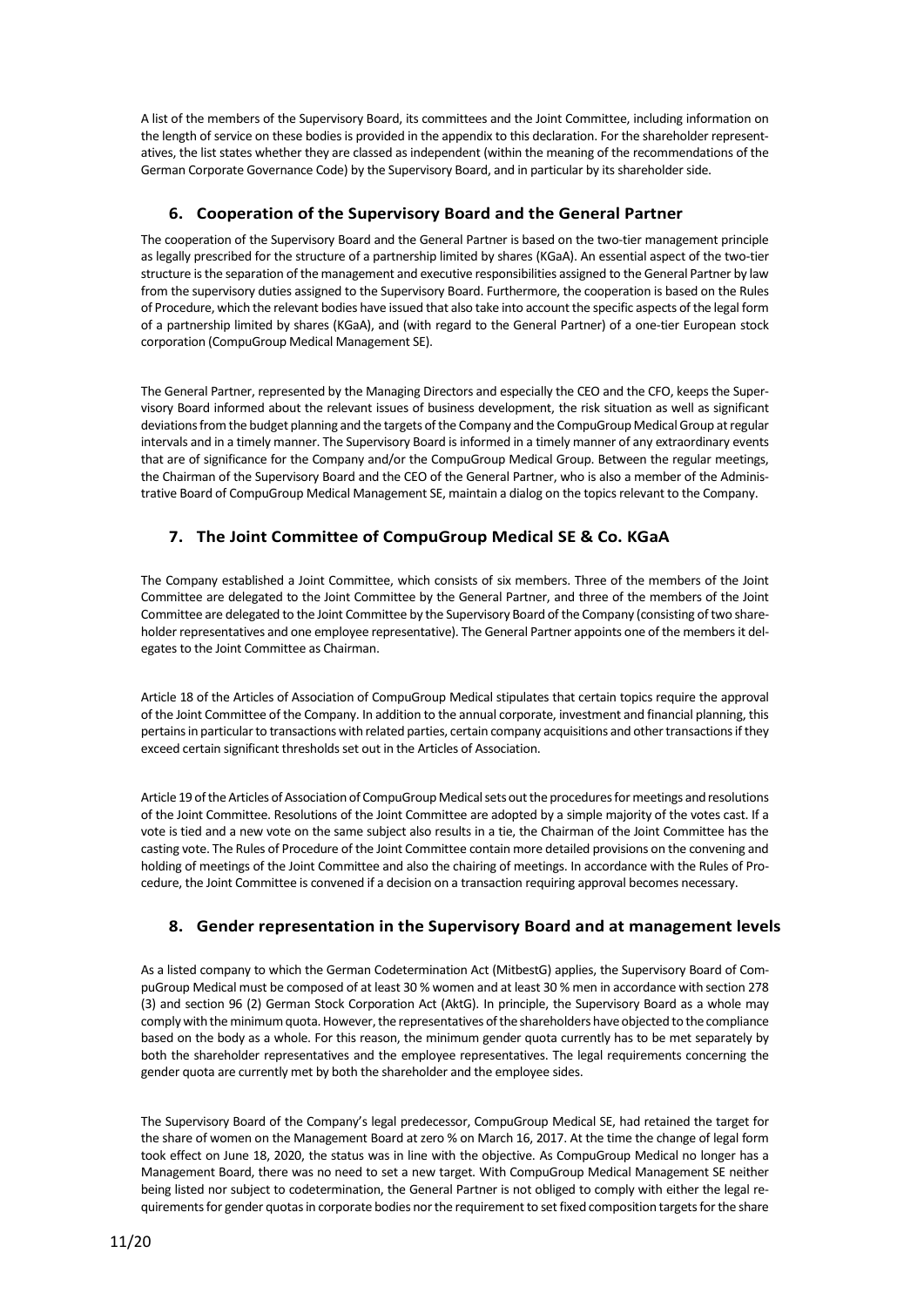of women in corporate bodies or the top management levels below the executive level.

It is disputed, to which extent the German Management Positions Act (FüPoG II) applies to the legal form of the partnership limited by shares (KGaA). If the Act applies, the requirement that at least one woman and at least one man must be managing directors would apply to new appointments from August 1, 2022. This requirement is currently already met.

The Administrative Board of CompuGroup Medical Management SE has set itself a voluntary target of 30 % for the share of women among the Managing Directors of CompuGroup Medical Management SE, which it wants to achieve by December 31, 2025. The share of women among the executive directors is currently 14.3 %

The share of women in the Administrative Board is 20 %. With regard to the Administrative Board of CompuGroup Medical Management SE, the Administrative Board has set itself the voluntary goal to include at least one woman. This target is currently met.

In accordance with section 76 (4) German Stock Corporation Act (AktG), the Management Board of the Company's predecessor last discussed the targets for the share of women working in positions at the management levels below the Management Board in August 2018 and, taking into account the specific situation of the Company, determined the following: The target for the share of women was set at 30 %. The deadline for achieving the target was set at July 31, 2023. As at December 31, 2021, the share of women at the two management levels below the top management level of the General Partner was 30.0 %.

Group HR, led by the Chairman of the Managing Directors and CEO, is responsible for Corporate Responsibility and non-financial reporting across the Group. A dedicated position was created for this purpose, which manages and implements concepts and measures on a centralized basis.

## **9. Diversity at CompuGroup Medical SE & Co. KGaA**

Owing to the Company's international and interdisciplinary focus on diverse stakeholders in the healthcare market in many different countries and cultures around the world, diversity actually comes natural to CompuGroup Medical. This applies with regard to an adequate representation of both genders as well as the greatest possible diversity, especially with regard to cultures, religions and ethnic backgrounds. Drawing on the diverse professional backgrounds and experience of its employees and members of corporate bodies is an important factor for the Company.

Upon its inception, the Supervisory Board of CompuGroup Medical discussed and defined the concrete objectives for its composition as well as a corresponding competence profile, and prepared a diversity concept that is suitable for the Company, which was adopted on February 22, 2021 and last updated on 16 February 2022.

With regard to the appointment of the Managing Directors, the Administrative Board takes into account not only professional aspects but also the objective of a heterogeneous composition of this corporate body in order to be able to do justice to the target markets and business activities of the Company and the CompuGroup Medical Group. The Administrative Board of CompuGroup Medical Management SE has set itself a voluntary target of 30 % for the share of women among the Managing Directors of CompuGroup Medical Management SE, which it wants to achieve by December 31, 2025. In order to avoid formal restrictions with regard to the appointment of Managing Directors, the Administrative Board of the General Partner has not established a formal diversity concept based on section 289f (2) no. 6 German Commercial Code (HGB) so far.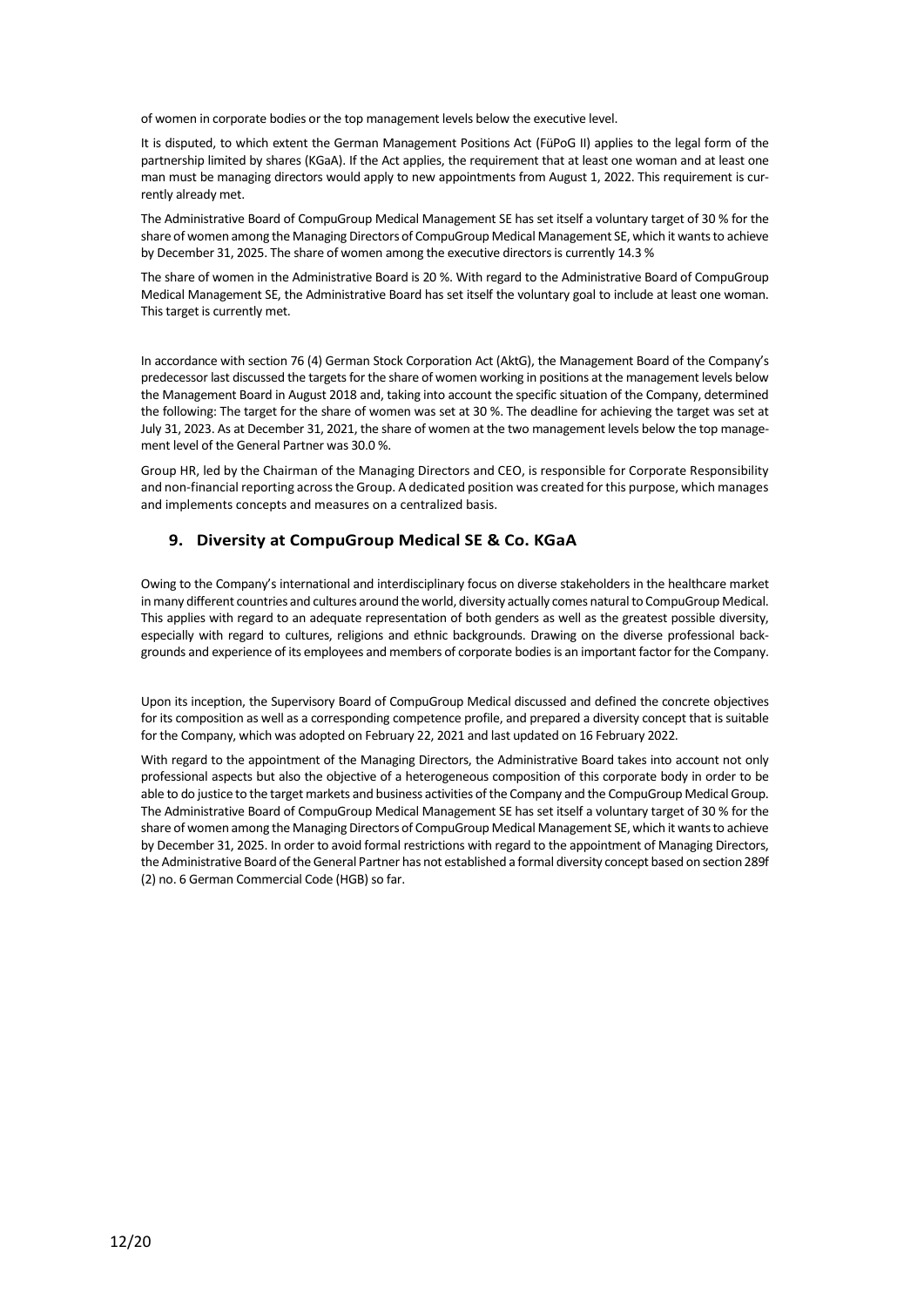# **10. Competence profile and diversity concept of the Supervisory Board**

#### **a. Objectives for the composition of the Supervisory Board**

The Supervisory Board of CompuGroup Medical SE & Co. KGaA shall be composed in a way that its members as a whole have the knowledge, skills and professional experience required to properly perform the Supervisory Board duties. The proposal to the Annual General Meeting of candidates for the election to the Supervisory Board is to be based on their professional knowledge and experience, integrity, willingness to perform, independence and personality, which allow them to successfully perform the tasks of a member of the Supervisory Board in a software company with international operations. Moreover, the following aspects should also be taken into account:

- Personality and integrity: The members of the Supervisory Board must be reliable and possess the knowledge and experience needed to perform the duties of a Supervisory Board member conscientiously and on their own responsibility.
- Independence: On the side of the shareholder representatives, at least four members shall be independent within the meaning of recommendations C.6 to C.9 German Corporate Governance Code of CompuGroup Medical SE & Co. KGaA, the General Partner, its corporate bodies and a controlling shareholder.
- Conflicts of interest: The Supervisory Board shall not include any persons who hold a position on a corporate body or a consulting function at a major competitor of the Company, or who have a personal relationship with a major competitor. In addition, the Supervisory Board shall not include more than two former members of the Managing Directors of the General Partner or of the Management Board of the legal predecessor of the Company.
- Available time: Each member of the Supervisory Board ensures that it can afford the expected time required to properly exercise the Supervisory Board mandate. When accepting further mandates, the statutory restrictions on mandates and the recommendations of the German Corporate Governance Code must be complied with.

#### **b. Competence profile for the overall body**

The Supervisory Board as a whole must have the necessary expertise and competences required to perform its duties effectively and to be able to assess the business and activities conducted by the Company. This can only be achieved if the members of the Supervisory Board as a whole are familiar with the sector in which the Company operates. The Supervisory Board regards the following competences, experience and knowledge as significant for the Supervisory Board as a whole:

- experience in leading companies, organizations, associations and networks;
- adequate knowledge of the capital market;
- adequate knowledge of finance, accounting, controlling and bookkeeping;
- at least one member with expertise in information technology and digitization;
- at least one member with healthcare expertise;
- at least one member with expertise in the areas of law and compliance;
- at least one member of the Supervisory Board must have expertise in the field of accounting within the meaning of section 100 (5) German Stock Corporation Act (AktG), and
- at least one other member of the Supervisory Board must have expertise in the field of auditing as defined in section 100 (5) German Stock Corporation Act (AktG);
- at least one member with expertise in the areas of HR and society as well as corporate and social responsibility.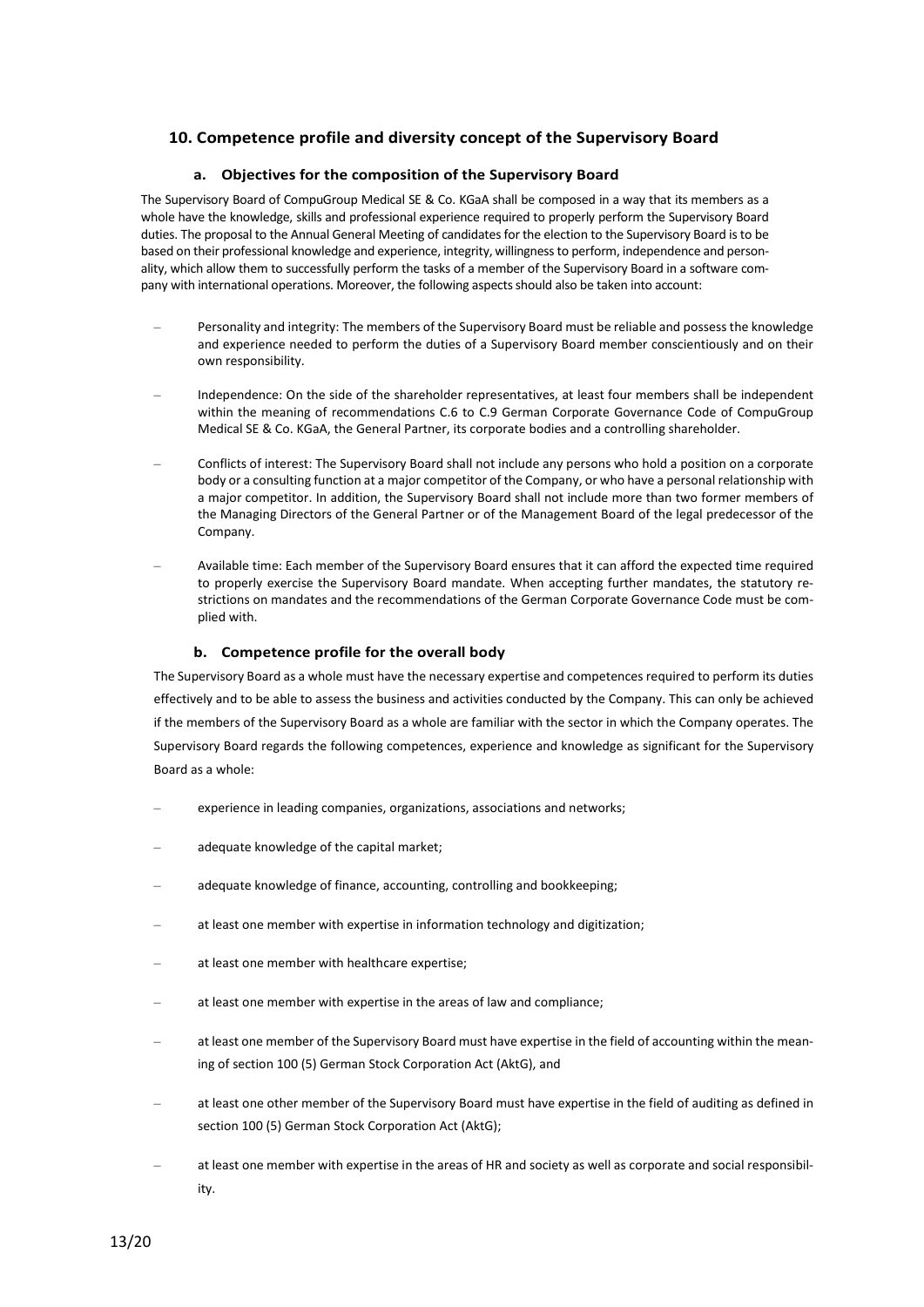In its composition, the Supervisory Board also strives for diversity with regard to age, origin, internationality, different educational and professional backgrounds, as well as an adequate participation of both genders. In accordance with the requirements of section 96 (2) German Stock Corporation Act (AktG), the Supervisory Board must be composed of at least 30 % women and at least 30 % men. In accordance with section 96 (2) sentence 3 German Stock Corporation Act (AktG), the shareholder representatives have resolved that this share must be achieved by both sides, the shareholder side and the employee side.

In addition, each member of the Supervisory Board shall meet the general personal requirements set out in item 1 above.

## **c. Diversity concept for the Supervisory Board**

The Supervisory Board of CompuGroup Medical SE & Co. KGaA is of the firm opinion that a heterogeneous composition of the corporate body contributes to the Supervisory Board working effectively and is therefore in the best interest of the Company. When defining concrete objectives for the composition of the Supervisory Board and the competence profile for the overall body, the Supervisory Board therefore took diversity aspects into account. Age, gender, educational and professional background and international expertise/internationality in particular are the factors governing the goals of the Supervisory Board with respect to its composition:

- The Supervisory Board generally strives for a mixed age structure. At least 30 % of the members of the Supervisory Board should be below 60 years of age.
- In accordance with the requirements of section 96 (2) German Stock Corporation Act (AktG), the Supervisory Board must be composed of at least 30 % women and at least 30 % men.
- The composition of the Supervisory Board should be such that the members complement each other in terms of their professional profiles and professional and personal experience in order for the Supervisory Board to cover a broad spectrum of experience and knowledge.
- At least 30 % of the members of the Supervisory Board have international experience based on either where they are from or their professional background.

The Supervisory Board will take these aspects into account when making its proposals to the Annual General Meeting for future elections or re-elections of shareholder representatives to the Supervisory Board.

There were no changes in the composition of the Supervisory Board on the shareholder representatives' side in the past 2021 fiscal year. Such a change is also not foreseeable at present. Therefore, the implementation status of the competence profile has not changed since the last declaration.

The employee representatives elected their representatives to the Supervisory Board on September 30, 2021 in accordance with statutory requirements. Six members were elected: three women and three men. One member belongs to the Group's senior management team, two members are representatives of trade unions represented in the Group.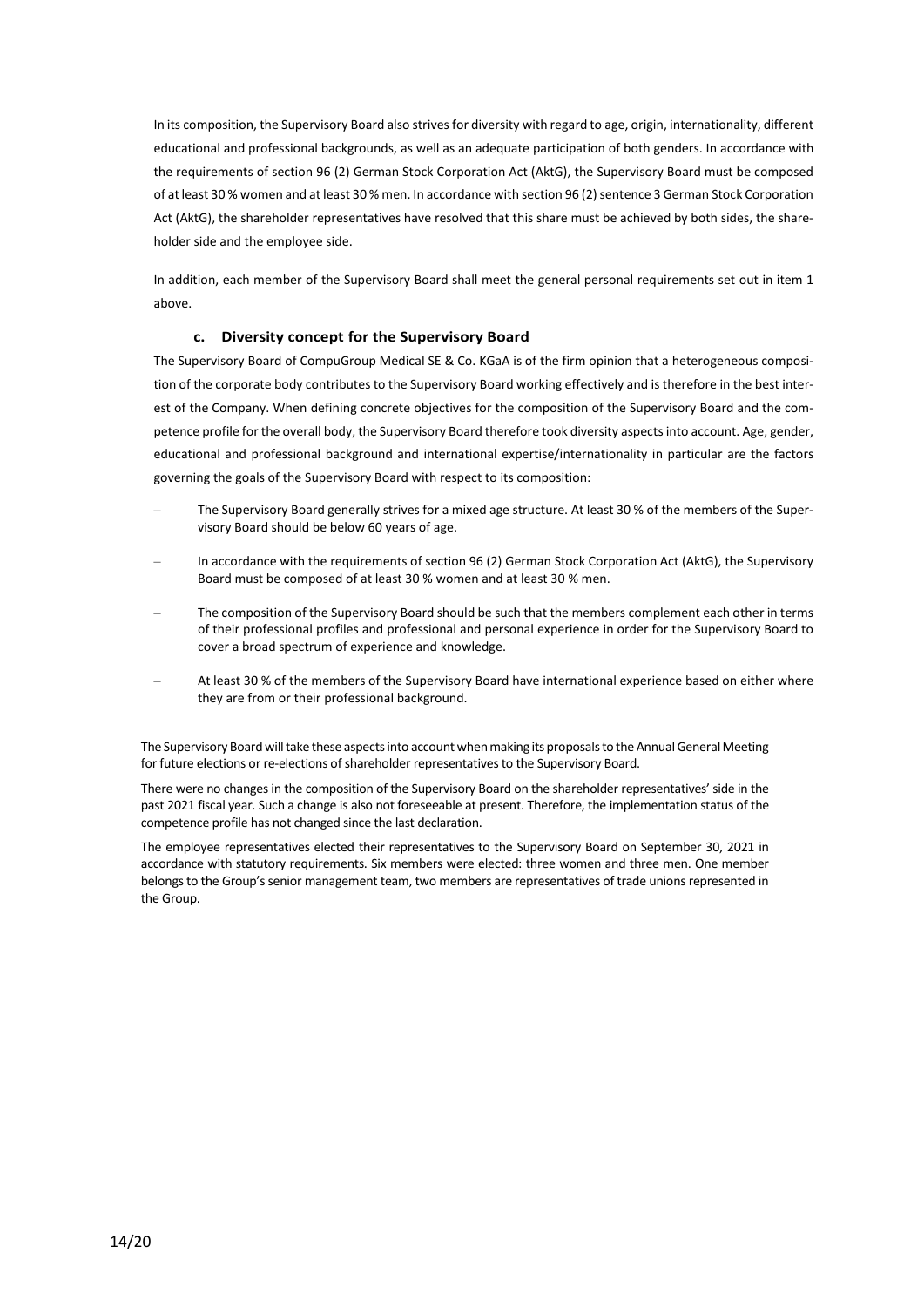# **11. Limited shareholders and the Annual General Meeting of CompuGroup Medical SE & Co. KGaA**

CompuGroup Medical has issued solely registered ordinary shares. Shareholders who are listed in the Company's share register at a specific cut-off date have the right to attend the Company's Annual General Meeting in compliance with the conditions set out by the relevant legal provisions and the Articles of Association in order to exercise their shareholder rights. In accordance with the Articles of Association, the Chairman of the Supervisory Board of CompuGroup Medical generally presides over the Annual General Meeting. He or she also determines the order of deliberations and voting, as well as the form of voting. The Chairman of the Supervisory Board may also impose reasonable restrictions on the right to ask questions and speak. In accordance with German regulations (German Act Concerning Measures Under the Law of Companies, Cooperative Societies, Associations, Foundations and Commonhold Property to Combat the Effects of the COVID-19 Pandemic), it is currently also allowed to hold the Annual General Meeting as an exclusively virtual meeting because of the ongoing COVID-19 pandemic. In this exceptional case, certain shareholders' rights can only be exercised to a limited extent.

The powers of the Annual General Meeting of the Company are generally in line with the common powers of annual general meetings of stock corporations or a European stock corporation, insofar as the corresponding powers are regulated by stock corporation law regulations. Instead of the actions of a management board being formally approved, the General Meeting of a KGaA formally approves the actions taken by the General Partner (section 285 (1) no. 2 German Stock Corporation Act (AktG)). In addition to the powers resulting from the German Stock Corporation Act (AktG), for a KGaA, the powers resulting from partnership law are also relevant. The Articles of Association of CompuGroup Medical provide that, in deviation from legal provisions, the General Meeting has no right of objection in the case of extraordinary management measures of the General Partner. The Articles of Association stipulate instead that certain extraordinary management measures have to be approved by the Joint Committee. In addition, the German Stock Corporation Act (AktG) grants powers to the General Meeting of a KGaA on the basis of special legislative provisions. This includes the adoption of the annual financial statements (section 286 (1) sentence 1 German Stock Corporation Act (AktG)), while in CompuGroup Medical's previous legal form, this had been the responsibility of the Supervisory Board. The resolution of the Annual General Meeting on the adoption of the annual financial statements requires the approval of the General Partner (section 286 (1) sentence 2 German Stock Corporation Act (AktG)).

The exercise of voting rights by the limited shareholders of CompuGroup Medical is likewise governed by the provisions of stock corporation law (section 278 (3) German Stock Corporation Act (AktG)). If the General Partner holds shares in the KGaA that entitle the General Partner to vote at the General Meeting, this voting right is subject to certain restrictions (section 285 (1) German Stock Corporation Act (AktG)). In this regard, the General Partner (which includes, according to prevailing opinion, in any case the shareholders controlling it and its management) is prohibited from casting a vote on the election and dismissal of members of the Supervisory Board, granting the formal approval to the actions taken by the General Partner and the members of the Supervisory Board, the appointment of special auditors, the assertion of claims for damages and the waiver of claims for damages, and the election of the auditor of the annual financial statements. These voting restrictions take account of a possible conflict of interest on the part of the General Partner.

With respect to convening the General Meeting, the provisions applicable to a stock corporation (sections 278 (3), 283 no. 6 German Stock Corporation Act (AktG)) also apply without restriction to a partnership limited by shares (KGaA). However, in contrast to the SE, the maximum period permitted under the German Stock Corporation Act (AktG) for holding the ordinary Annual General Meeting of a KGaA is eight months (sections 278 (3), 175 (1) sentence 2 German Stock Corporation Act (AktG)).

In the General Meeting of a KGaA, the required majority is generally based on the same provisions that are applicable to a stock corporation (section 278 (3) German Stock Corporation Act (AktG)). According to section 179 (2) sentence 2 German Stock Corporation Act (AktG) in conjunction with article 26 (3) of the Articles of Association, resolutions of the General Meeting amending the Articles of Association are adopted by a simple majority of the votes cast and by a simple majority of the share capital represented when the resolution is adopted, unless mandatory statutory provisions require a larger majority. Moreover, article 10 (8) sentence 2 of the Articles of Association of CompuGroup Medical provides that, in specific cases stated therein, the resolution on the change of legal form of CompuGroup Medical into an SE only requires a simple majority of the votes cast.

Certain resolutions of the General Meeting of a KGaA also require the approval of the General Partner (section 285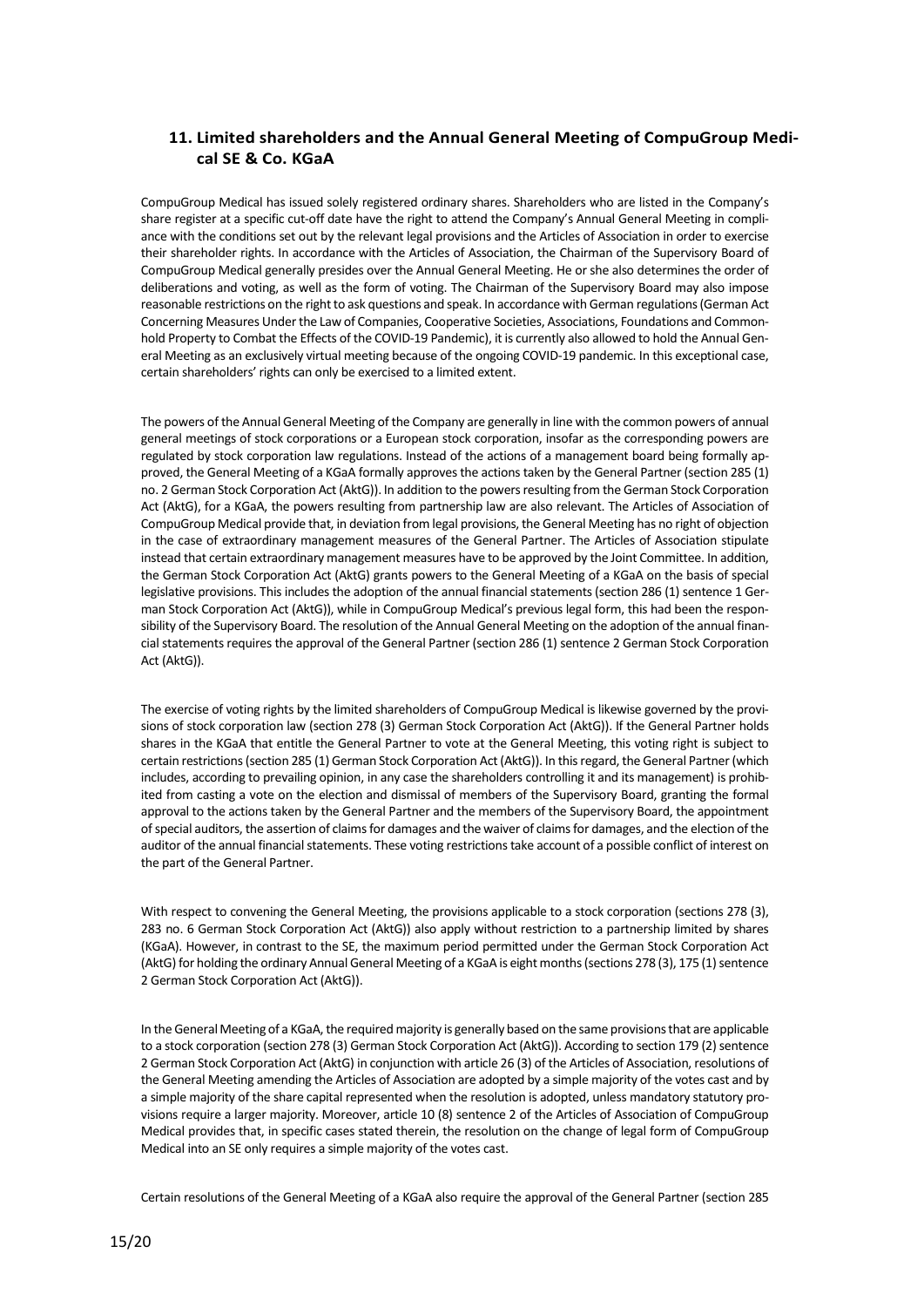(2) sentence 1 German Stock Corporation Act (AktG)). In a limited partnership, this requirement of approval applies to all matters for which the consent of both the General Partner and the limited shareholders is required (section 285 (2) sentence 1 German Stock Corporation Act (AktG)). The requirement of approval pertains to, for example, resolutions in connection with capital measures, intercompany agreements, transformation measures (such as mergers or changes of legal form) and the dissolution of the Company.

# **12. Accounting and audits of financial statements**

CompuGroup Medical prepares its consolidated financial statements and its interim consolidated financial statements in accordance with International Financial Reporting Standards (IFRS) as adopted by the European Union. After they were prepared by the General Partner, the financial statements are audited by the auditor appointed by the Annual General Meeting. Based on the audit reports and the documentation of the consolidated financial statements, the Supervisory Board approves the consolidated financial statements, if necessary, after a preliminary review by its Audit Committee. Following the legal regulations, the Annual General Meeting of CompuGroup Medical is competent to resolve the adoption of the annual financial statements. This resolution requires the consent of CompuGroup Medical Management SE as General Partner. Interim reports and half-year reports are discussed by the General Partner and the Audit Committee prior to their publication.

# **13. Control and management system and basic principles of the compliance system**

The internal control system of CompuGroup Medical and the CompuGroup Medical Group is based on Group-wide regulations and core business processes, in which standardized procedures are defined and guidelines for Groupwide risk management are provided. All of the individual business units permanently monitor and assess risks and communicate both the risks and the corresponding countermeasures initiated to the central risk management department of CompuGroup Medical, which is located at corporate headquarters. Risk reporting is an integral part of the regular reporting and controlling processes. In addition, the Audit Committee of the Supervisory Board is regularly provided with consolidated risk reports. Details on risk management are presented in the risk report within the management report. In addition, the report on the accounting-related internal control and risk management system required by the German Accounting Law Modernization Act (BilMoG) can be found in the (Group) management report.

Compliance with the regulations and process flows defined for the CompuGroup Medical Group is reviewed at regular intervals by the Internal Audit department. These reviews focus on key aspects of the audit as coordinated with the Audit Committee.

Responsible handling of entrepreneurial risks is one of the principles of good corporate governance. The management of CompuGroup Medical has Group-wide and Company-specific reporting and control systems at their disposal, which ensure that these risks are recorded, evaluated and managed. The systems are continuously refined and adapted to the changing framework conditions and reviewed and evaluated by the auditor of the annual financial statements (section 317 (4) German Commercial Code (HGB). In 2019, the existing system was replaced by a more efficient application of Monte Carlo simulation. This application enables Risk Management to prospectively conduct additional analyses or evaluate additional risk indicators. Furthermore, against the background of the new version of IDW PS 340, which is to be applied from 2021, procedural changes were made in order to be able to map the requirements at an early stage.

The Managing Directors regularly inform the Supervisory Board about existing risks and their development. The Audit Committee is primarily concerned with monitoring the accounting process, including reporting, the effectiveness of the internal control system, risk management, compliance, and auditing.

Details on CompuGroup Medical's risk management are presented in the Combined Management Report under the Risk Report section. In addition, the report on the accounting-related internal control and risk management system required by the German Accounting Law Modernization Act (BilMoG) is included in the Combined Management Report.

CompuGroup Medical stands against all forms of corruption, bribery and trading in influence, and actively strives to avoid such conduct in the CompuGroup Medical Group's business activities. In its publicly available Code of Ethics applicable to all participants in the supply chain, CompuGroup Medical prohibits offering, distributing or accepting bribes or kickbacks of any kind along with the use of other ways and channels for granting an unjustified advantage to customers, representatives, contractors, suppliers and their employees, or government officials. CompuGroup Medical also prohibits its employees from giving bribes or kickbacks to customers, representatives, contractors, suppliers and their employees, or government officials, or accepting such bribes or kickbacks from these individuals in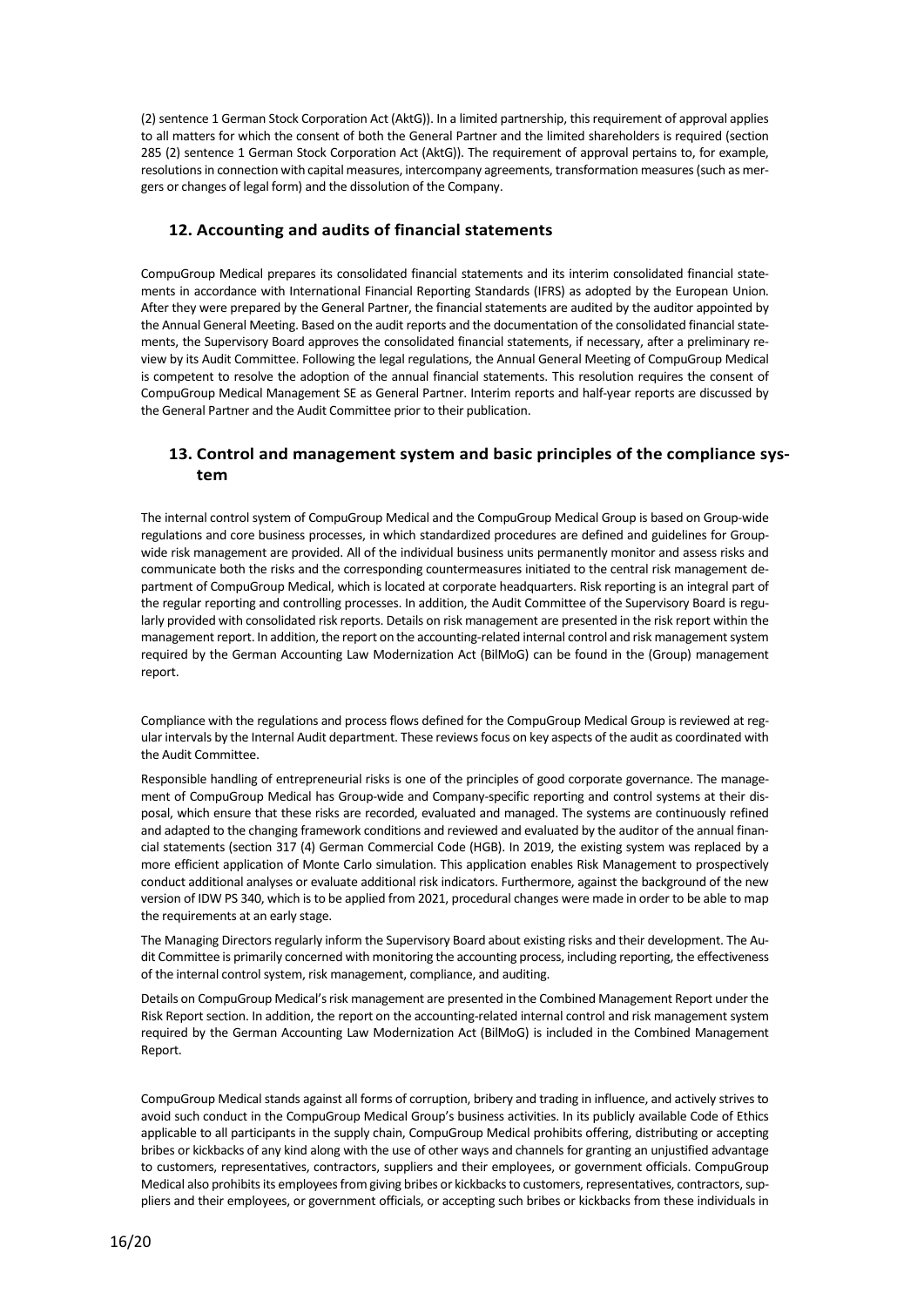order to create an advantage for themselves or their families, friends, partners or acquaintances.

The controls instituted by CompuGroup Medical comprise regular self-assessments for senior management. Additional controls are exercised by way of internal and external audits, for example, as part of fraud and management override of control reporting. A Group-wide Legal & Compliance Affairs unit reporting to the CEO was established to reinforce CompuGroup Medical's clear position both in-house and externally. CompuGroup Medical is continuously improving its Group-wide compliance management system. In fiscal year 2021 this area was strengthened by establishing a central Group Compliance Officer function.

An internal whistleblower system is in place at CompuGroup Medical, which provides employees and third parties with the opportunity to anonymously report suspicious incidents relating to unethical, illegal, fraudulent or undesirable conduct in activities of the CompuGroup Medical Group. The whistleblower system guarantees confidentiality so that individuals who make a report can do so without fear or intimidation, disadvantage or retribution. Information on the whistleblower system and contacts is available to all employees in the intranet. Valid information is reported immediately to the General Partner and the Supervisory Board. In the reporting year, no reportable incidents were known or reported by individuals within or outside of the Company. The effectiveness and design of the whistleblower system are continuously reviewed and adapted to the new legal requirements. In December 2021, the whistleblower system was thus converted to a new multilingual, digital system.

CompuGroup Medical strives for compliance with the Company's principles described in the Code of Ethics concerning relationships with external business partners in the contractual agreements, partnerships and collaborations entered into. The Company achieves this through diligently reviewing planned agreements, partnerships and collaborations prior to the signing of contracts and by careful selection of external business partners.

Compliance with the Company's principles described in CompuGroup Medical's Code of Ethics by employees and management is ensured in particular by informing employees of these when they begin working at the Company. Employees are also obligated to comply with material principles as part of their employment contracts.

The Code of Ethics is signed by the Managing Directors and is published on the CompuGroup Medical website. The Code of Ethics is reviewed once a year. Amendments require the approval of the General Partner.

CompuGroup Medical considers respect for human rights to be an integral part of its responsibility as a company with worldwide operations. This is why we are committed not only to strictly adhering to all applicable statutory provisions but also to the staunch defense of human rights in our sphere of influence. Given the industry in which we operate, CompuGroup Medical employs highly qualified IT employees. Human rights issues are categorized as immaterial, because this constitutes a minimal operational risk. In order to underscore this issue, CompuGroup Medical has made an explicit commitment on responsibility to society in its generally applicable Code of Ethics. Compliance with these standards is required not only of all employees but also of all suppliers, business partners, consultants or third parties working on behalf of CompuGroup Medical Group.

## **14. Transparency**

CompuGroup Medical attaches great importance to the uniform, comprehensive and timely dissemination of information. Reporting on the business situation and results of CompuGroup Medical is provided in the annual report, the quarterly disclosures, the six-month reports, at the annual Investor and Analyst Conference and in regular conference calls. In addition, information is provided in the form of press releases and ad hoc disclosures, in addition to other mandatory publications to the extent required by law. All reports and announcements can be viewed online a[t www.cgm.com/ir in](http://www.cgm.com/) the Investor Relations section. CompuGroup Medical has issued a Group-wide insider trading policy and uses an electronic tool to maintain lists of its senior managers and insider projects. The relevant persons have been or are informed of their legal obligations and sanctions. In addition to that, CompuGroup Medical has identified further persons (beyond the listed group of persons directly affected in accordance with legal provisions) who are subject to a trading ban with shares and derivatives of CompuGroup Medical in a defined period of 30 days prior to the publication of financial figures.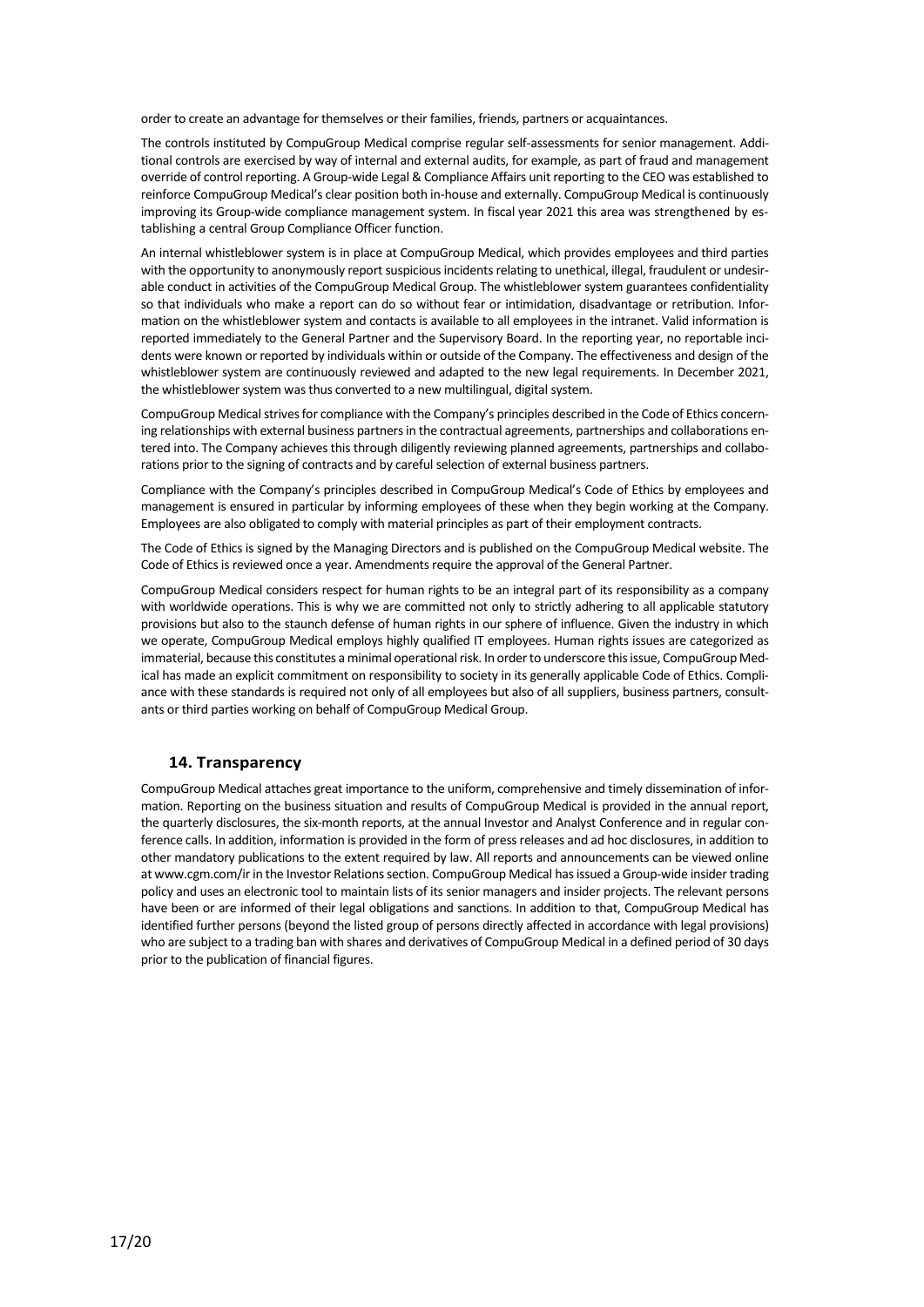# **15. Shareholdings of the members of corporate bodies of the General Partner and the members of the Company's Supervisory Board**

**On the basis of the information available to the Company, the members of corporate bodies currently have the following shareholdings:**

## **Supervisory Board of CompuGroup Medical SE & Co. KGaA:**

| Professor Dr. Martin Köhrmann | 8,000 shares (approx. 0.01 %)    |
|-------------------------------|----------------------------------|
| Dr. Michael Fuchs             | 1,500 shares (approx. $0.00\%$ ) |
| Matthias Störmer              | 1,300 shares (approx. 0.00 %)    |
| Adelheid Hegemann             | 34 shares (approx. 0.00 %)       |
| Stefan Weinmann               | 25 shares (approx. 0.00 %)       |

# **Administrative Board of CompuGroup Medical Management SE:**

Frank Gotthardt 17,910,804 (approx. 33.33 %)<br>Professor Dr. Daniel Gotthardt 3,571,711 shares (approx. 6.6 3,571,711 shares (approx. 6.65 %) Dr. Klaus Esser 140,000 shares (approx. 0.26 %) Dr. Dirk Wössner 4,750 shares (approx. 0.01 %) Stefanie Peters 400 shares (approx. 0.00 %)

#### **Managing Directors of CompuGroup Medical Management SE**

| Michael Rauch        | 5,000 shares (approx. 0.01 %) |
|----------------------|-------------------------------|
| Dr. Dirk Wössner     | 4,750 shares (approx. 0.01 %) |
| Hannes Reichl        | 2,500 shares (approx. 0.00 %) |
| <b>Frank Brecher</b> | 1,284 shares (approx. 0.00 %) |
| Dr. Eckart Pech      | 2,000 shares (approx. 0.00 %) |
| Emanuele Mugnani     | 0 shares (0.00 %)             |
| Angela Mazza Teufer  | 0 shares (0.00 %)             |
|                      |                               |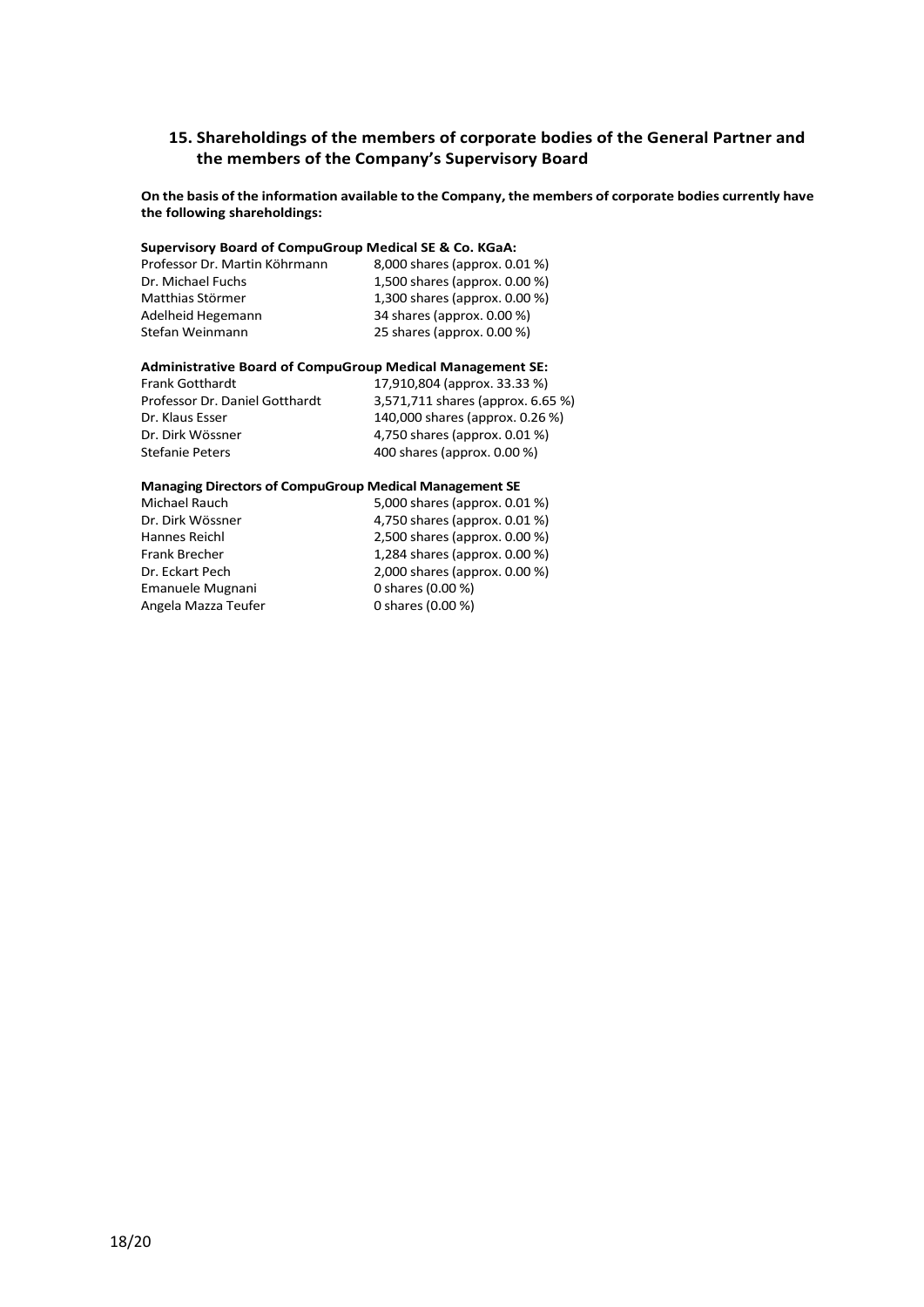# **Appendix: List of the members of the Supervisory Board and its committees (as at February 16, 2022)**

**Philipp von Ilberg** <sup>[1](#page-19-0) 2 3</sup>(from June 18, 2020) Managing Director of Mayer Sitzmöbel Verwaltungs-GmbH, General Partner of Mayer Sitzmöbel GmbH & Co. KG, Redwitz Place of residence: Bamberg (Chairman, from June 18, 2020)

**Dr. Michael Fuchs**<sup>1</sup> [2](#page-19-1) (from June 18, 2020) Self-employed Management Consultant, Koblenz Place of residence: Koblenz

**Dr. Ulrike Handel** 1(from June 18, 2020) Self-employed Management Consultant, Hamburg Place of residence: Hamburg

**Professor Dr. Martin Köhrmann**<sup>1</sup> (from June 18, 2020) Deputy Director of the Department of Neurology at Essen University Hospital Place of residence: Essen

**Matthias Störmer**<sup>1</sup> [3](#page-19-2) (from June 18, 2020) Self-employed Management Consultant, Frankfurt Place of residence: Frankfurt

**Dr. Bettina Volkens**<sup>1</sup> (from June 18, 2020) Self-employed Lawyer, Königstein Place of residence: Königstein

**Ayfer Basal**<sup>3</sup> [4](#page-19-3) (from September 30, 2021) Quality Assurance Professional at Lauer-Fischer GmbH, Fürth Place of residence: Forchheim

**Andrea Becker**<sup>4</sup> (July 3, 2020 to January 15, 2021) Senior Product Architect at CompuGroup Medical Deutschland AG, Koblenz Place of residence: Eitorf

**Frank Betz**<sup>2</sup> <sup>4</sup> (from September 30, 2021) Marketing Professional at CGM Clinical Europe GmbH, Koblenz Place of residence: Nuremberg

**Claudia Frevel**<sup>4</sup> (from July 3, 2020 until September 30, 2021) Project Manager at CGM IT Solutions Services GmbH, Koblenz Place of residence: Treis-Karden

**Adelheid Hegemann**<sup>4</sup> (from September 30, 2021) Senior Service Manager at CGM Clinical Deutschland GmbH, Koblenz Place of residence: Eberhardzell

**Lars Johnke**<sup>3</sup> <sup>4</sup> (from September 30, 2021) Trade Union Secretary, Industriegewerkschaft Metall, Munich Place of residence: Aßling

**Ursula Keller**<sup>3</sup> <sup>4</sup> (from July 3, 2020 until September 30, 2021)